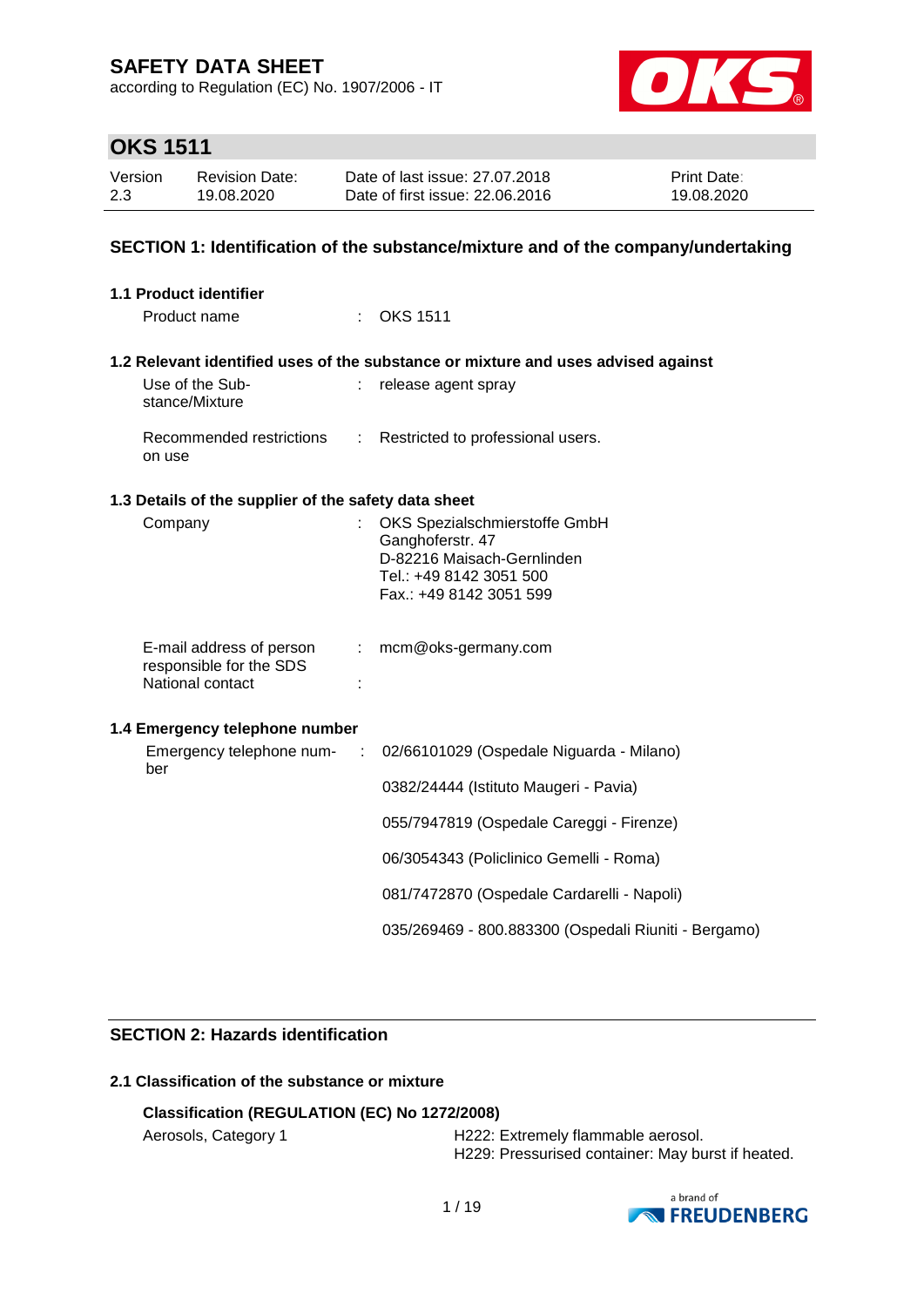according to Regulation (EC) No. 1907/2006 - IT



# **OKS 1511**

| Version<br>2.3 |                                                                                                                             | <b>Revision Date:</b><br>19.08.2020      |  | Date of last issue: 27.07.2018<br>Date of first issue: 22.06.2016 |                                                               |                                                                                                                                   | <b>Print Date:</b><br>19.08.2020 |
|----------------|-----------------------------------------------------------------------------------------------------------------------------|------------------------------------------|--|-------------------------------------------------------------------|---------------------------------------------------------------|-----------------------------------------------------------------------------------------------------------------------------------|----------------------------------|
|                | Skin irritation, Category 2<br>Specific target organ toxicity - single ex-<br>posure, Category 3, Central nervous<br>system |                                          |  |                                                                   |                                                               | H315: Causes skin irritation.                                                                                                     |                                  |
|                |                                                                                                                             |                                          |  |                                                                   | H336: May cause drowsiness or dizziness.                      |                                                                                                                                   |                                  |
|                |                                                                                                                             | Aspiration hazard, Category 1            |  |                                                                   | ways.                                                         | H304: May be fatal if swallowed and enters air-                                                                                   |                                  |
|                | egory 3                                                                                                                     | Long-term (chronic) aquatic hazard, Cat- |  |                                                                   | H412: Harmful to aquatic life with long lasting ef-<br>fects. |                                                                                                                                   |                                  |
|                |                                                                                                                             | 2.2 Label elements                       |  |                                                                   |                                                               |                                                                                                                                   |                                  |
|                |                                                                                                                             | Labelling (REGULATION (EC) No 1272/2008) |  |                                                                   |                                                               |                                                                                                                                   |                                  |
|                | Hazard pictograms                                                                                                           |                                          |  |                                                                   |                                                               |                                                                                                                                   |                                  |
|                | Signal word                                                                                                                 |                                          |  | Danger                                                            |                                                               |                                                                                                                                   |                                  |
|                |                                                                                                                             | <b>Hazard statements</b>                 |  | H <sub>222</sub><br>H <sub>229</sub><br>H304                      |                                                               | Extremely flammable aerosol.<br>Pressurised container: May burst if heated.<br>May be fatal if swallowed and enters air-<br>ways. |                                  |
|                |                                                                                                                             |                                          |  | H315<br>H336<br>H412                                              |                                                               | Causes skin irritation.<br>May cause drowsiness or dizziness.<br>Harmful to aquatic life with long lasting ef-<br>fects.          |                                  |
|                |                                                                                                                             | Precautionary statements                 |  | <b>Prevention:</b>                                                |                                                               |                                                                                                                                   |                                  |
|                |                                                                                                                             |                                          |  | P210                                                              |                                                               | Keep away from heat, hot surfaces, sparks,<br>open flames and other ignition sources. No<br>smoking.                              |                                  |
|                |                                                                                                                             |                                          |  | P211                                                              |                                                               | Do not spray on an open flame or other<br>ignition source.                                                                        |                                  |
|                |                                                                                                                             |                                          |  | P <sub>251</sub>                                                  |                                                               | Do not pierce or burn, even after use.                                                                                            |                                  |
|                |                                                                                                                             |                                          |  | <b>Response:</b>                                                  |                                                               |                                                                                                                                   |                                  |
|                |                                                                                                                             |                                          |  | P301 + P310                                                       |                                                               | IF SWALLOWED: Immediately call a<br>POISON CENTER/doctor.                                                                         |                                  |
|                |                                                                                                                             |                                          |  | P331                                                              |                                                               | Do NOT induce vomiting.                                                                                                           |                                  |
|                |                                                                                                                             |                                          |  | Storage:                                                          |                                                               |                                                                                                                                   |                                  |
|                |                                                                                                                             |                                          |  | $P410 + P412$                                                     |                                                               | Protect from sunlight. Do not expose to<br>temperatures exceeding 50 °C/ 122 °F.                                                  |                                  |

Hazardous components which must be listed on the label: Naphtha (petroleum), hydrotreated light; Low boiling point hydrogen treated naphtha

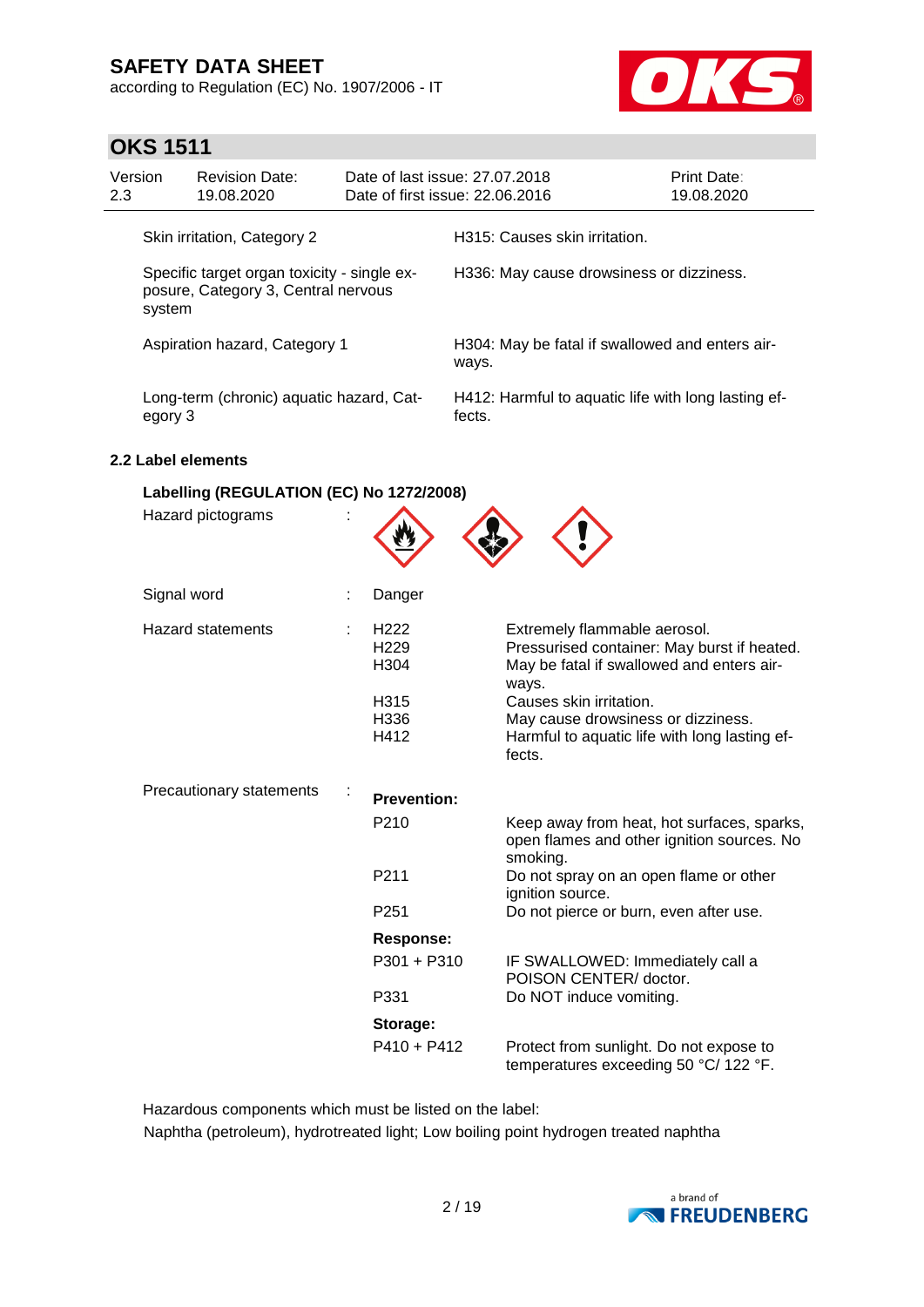according to Regulation (EC) No. 1907/2006 - IT



## **OKS 1511**

| Version | <b>Revision Date:</b> | Date of last issue: 27.07.2018  | <b>Print Date:</b> |
|---------|-----------------------|---------------------------------|--------------------|
| 2.3     | 19.08.2020            | Date of first issue: 22.06.2016 | 19.08.2020         |

### **2.3 Other hazards**

This substance/mixture contains no components considered to be either persistent, bioaccumulative and toxic (PBT), or very persistent and very bioaccumulative (vPvB) at levels of 0.1% or higher.

### **SECTION 3: Composition/information on ingredients**

#### **3.2 Mixtures**

Chemical nature : Active agent with propellant and solvent. Esters

#### **Components**

| Chemical name                                                                                       | CAS-No.<br>EC-No.<br>Index-No.<br>Registration number                       | Classification                                                                                             | Concentration<br>limits<br>M-Factor<br><b>Notes</b> | Concentration<br>(% w/w)   |
|-----------------------------------------------------------------------------------------------------|-----------------------------------------------------------------------------|------------------------------------------------------------------------------------------------------------|-----------------------------------------------------|----------------------------|
| propane                                                                                             | 74-98-6<br>200-827-9<br>601-003-00-5<br>01-2119486944-21-<br><b>XXXX</b>    | Flam. Gas1; H220<br>Press. GasCompr.<br>Gas; H280                                                          | Note U (table<br>3.1)                               | $\overline{5}$ = 10 - < 20 |
| Naphtha (petroleum),<br>hydrotreated light;<br>Low boiling point hy-<br>drogen treated naph-<br>tha | 64742-49-0<br>921-024-6<br>649-328-00-1<br>01-2119475514-35-<br><b>XXXX</b> | Flam. Liq.2; H225<br>Skin Irrit.2; H315<br>STOT SE3; H336<br>Asp. Tox.1; H304<br>Aquatic Chronic2;<br>H411 |                                                     | $>= 10 - 20$               |
| Hydrocarbons, C6,<br>isoalkanes, <5% n-<br>hexane                                                   | 931-254-9<br>01-2119484651-34-<br><b>XXXX</b>                               | Flam. Liq.2; H225<br>Skin Irrit.2; H315<br>STOT SE3; H336<br>Asp. Tox.1; H304<br>Aquatic Chronic2;<br>H411 |                                                     | $>= 2.5 - 10$              |
| Substances with a workplace exposure limit :                                                        |                                                                             |                                                                                                            |                                                     |                            |
| butane                                                                                              | 106-97-8<br>203-448-7<br>601-004-00-0                                       | Flam. Gas1; H220<br>Press. GasCompr.<br>Gas; H280                                                          | Note U (table<br>3.1), Note C                       | $>= 50 - < 70$             |
| isobutane                                                                                           | 75-28-5<br>200-857-2<br>601-004-00-0<br>01-2119485395-27-<br><b>XXXX</b>    | Flam. Gas1; H220<br>Press. GasCompr.<br>Gas; H280                                                          | Note U (table<br>3.1), Note C                       | $>= 1 - 10$                |

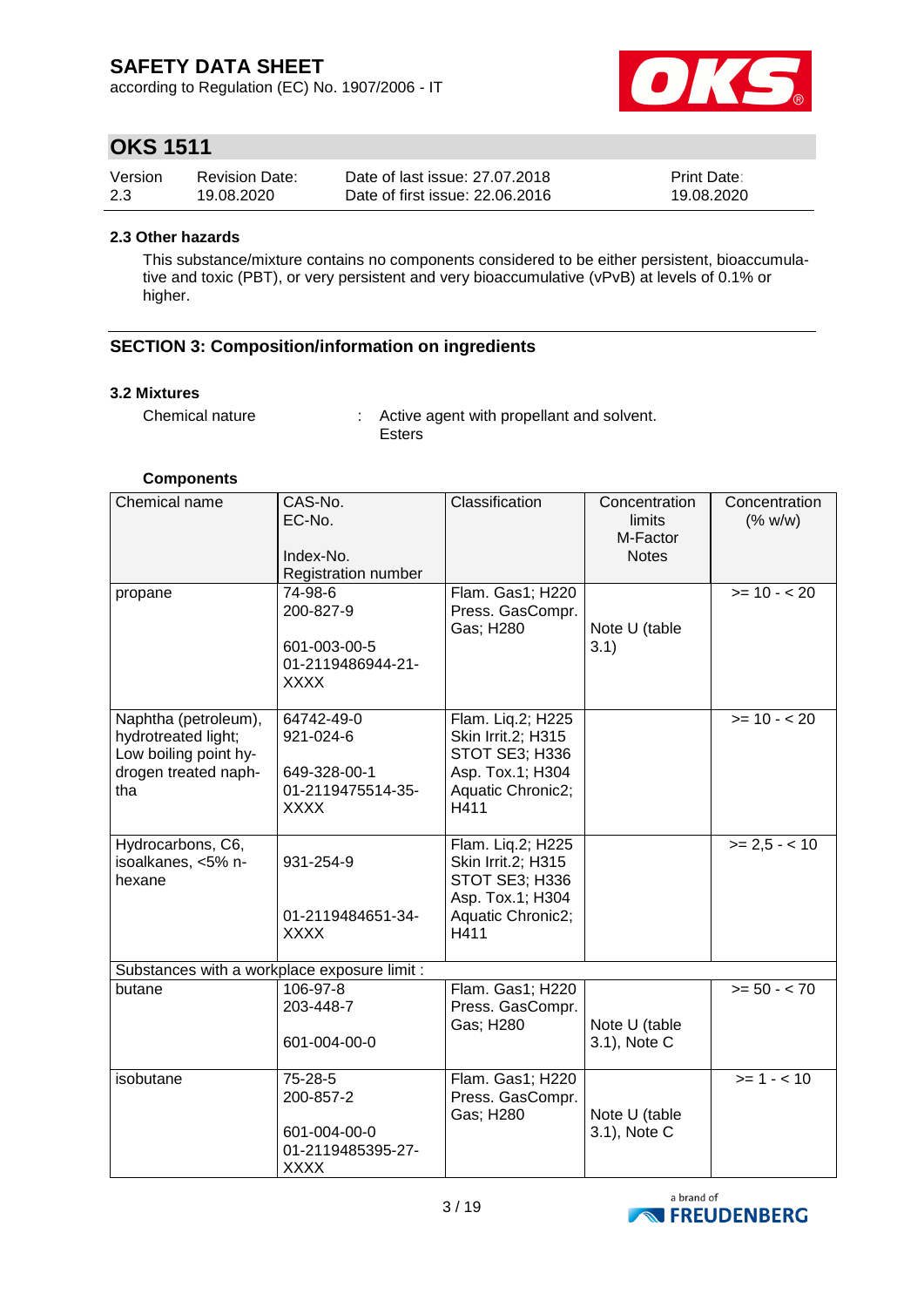according to Regulation (EC) No. 1907/2006 - IT



# **OKS 1511**

| Version<br>2.3                                   | <b>Revision Date:</b><br>19.08.2020 | Date of last issue: 27,07,2018<br>Date of first issue: 22.06.2016 |  | <b>Print Date:</b><br>19.08.2020 |  |  |  |  |
|--------------------------------------------------|-------------------------------------|-------------------------------------------------------------------|--|----------------------------------|--|--|--|--|
|                                                  |                                     |                                                                   |  |                                  |  |  |  |  |
| For explanation of abbreviations see section 16. |                                     |                                                                   |  |                                  |  |  |  |  |

**SECTION 4: First aid measures**

| 4.1 Description of first aid measures |                                                                                                                                                                                                                                                                                                                                                                                                        |
|---------------------------------------|--------------------------------------------------------------------------------------------------------------------------------------------------------------------------------------------------------------------------------------------------------------------------------------------------------------------------------------------------------------------------------------------------------|
| If inhaled                            | Call a physician or poison control centre immediately.<br>$\mathbb{R}^{\mathbb{Z}}$<br>Remove person to fresh air. If signs/symptoms continue, get<br>medical attention.<br>Keep patient warm and at rest.<br>If unconscious, place in recovery position and seek medical<br>advice.<br>Keep respiratory tract clear.<br>If breathing is irregular or stopped, administer artificial respira-<br>tion. |
| In case of skin contact               | Take off all contaminated clothing immediately.<br>Wash off immediately with soap and plenty of water.<br>Get medical attention immediately if irritation develops and<br>persists.<br>Wash clothing before reuse.<br>Thoroughly clean shoes before reuse.                                                                                                                                             |
| In case of eye contact                | Rinse immediately with plenty of water, also under the eyelids,<br>for at least 10 minutes.<br>If eye irritation persists, consult a specialist.                                                                                                                                                                                                                                                       |
| If swallowed                          | Move the victim to fresh air.<br>If accidentally swallowed obtain immediate medical attention.<br>Keep respiratory tract clear.<br>Do NOT induce vomiting.<br>Rinse mouth with water.<br>Aspiration hazard if swallowed - can enter lungs and cause<br>damage.                                                                                                                                         |

### **4.2 Most important symptoms and effects, both acute and delayed**

| Symptoms     | Inhalation may provoke the following symptoms:<br><b>Unconsciousness</b><br><b>Dizziness</b><br><b>Drowsiness</b><br>Headache<br>Nausea<br>Tiredness<br>Skin contact may provoke the following symptoms:<br>Erythema<br>Aspiration may cause pulmonary oedema and pneumonitis. |
|--------------|--------------------------------------------------------------------------------------------------------------------------------------------------------------------------------------------------------------------------------------------------------------------------------|
| <b>Risks</b> | Central nervous system depression                                                                                                                                                                                                                                              |

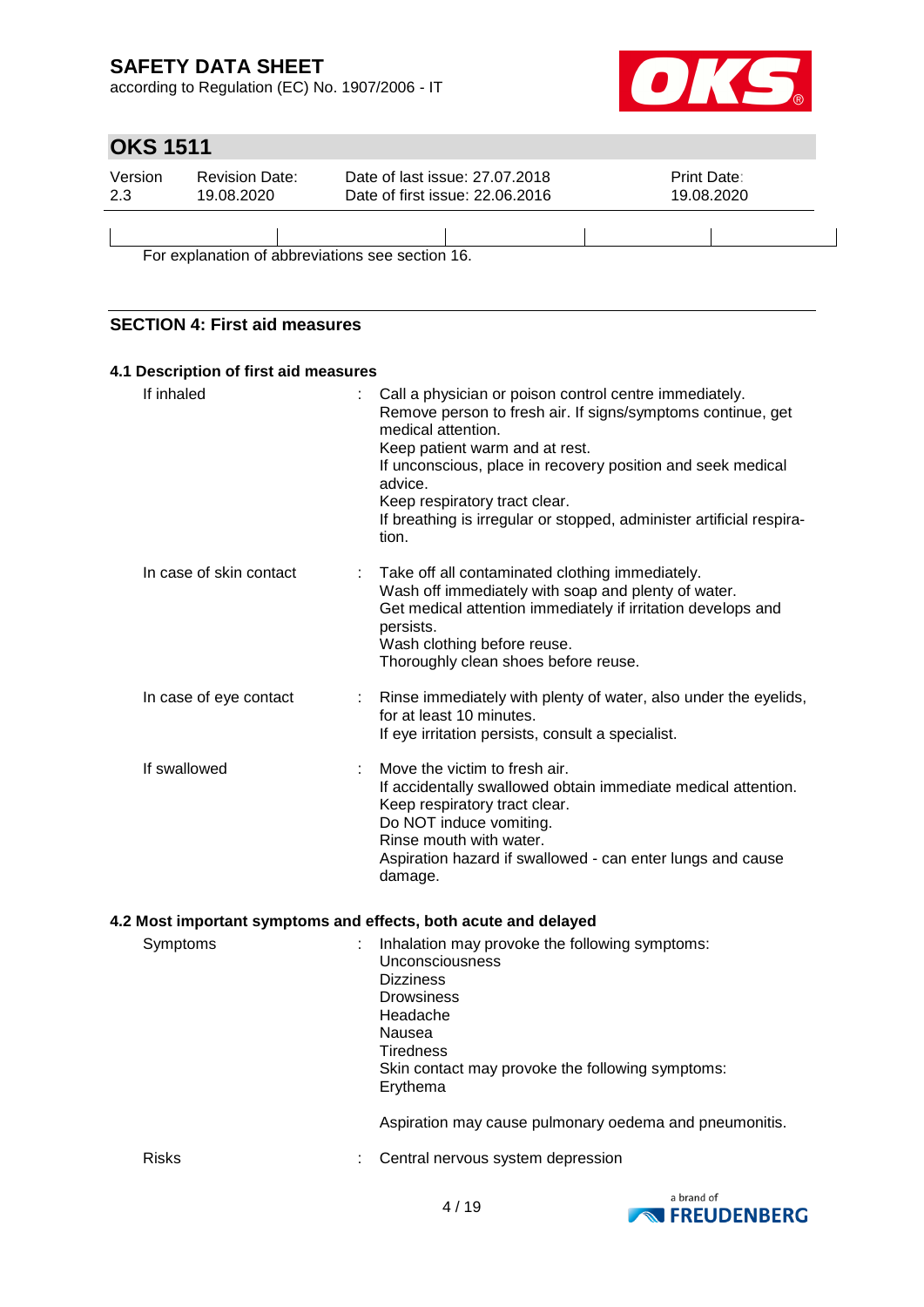according to Regulation (EC) No. 1907/2006 - IT



| Version<br>2.3 | <b>Revision Date:</b><br>19.08.2020                |   | Date of last issue: 27.07.2018<br>Date of first issue: 22.06.2016                                                                                                                          | Print Date:<br>19.08.2020 |
|----------------|----------------------------------------------------|---|--------------------------------------------------------------------------------------------------------------------------------------------------------------------------------------------|---------------------------|
|                |                                                    |   | Risk of product entering the lungs on vomiting after ingestion.<br>Health injuries may be delayed.<br>Causes skin irritation.                                                              |                           |
|                |                                                    |   |                                                                                                                                                                                            |                           |
|                |                                                    |   | 4.3 Indication of any immediate medical attention and special treatment needed                                                                                                             |                           |
| Treatment      |                                                    | ÷ | Treat symptomatically.                                                                                                                                                                     |                           |
|                |                                                    |   |                                                                                                                                                                                            |                           |
|                |                                                    |   |                                                                                                                                                                                            |                           |
|                | <b>SECTION 5: Firefighting measures</b>            |   |                                                                                                                                                                                            |                           |
|                | 5.1 Extinguishing media                            |   |                                                                                                                                                                                            |                           |
|                | Suitable extinguishing media :                     |   | ABC powder                                                                                                                                                                                 |                           |
|                |                                                    |   |                                                                                                                                                                                            |                           |
| media          | Unsuitable extinguishing                           | ÷ | High volume water jet                                                                                                                                                                      |                           |
|                |                                                    |   | 5.2 Special hazards arising from the substance or mixture                                                                                                                                  |                           |
|                |                                                    |   |                                                                                                                                                                                            |                           |
| fighting       | Specific hazards during fire-                      |   | Fire may cause evolution of:<br>Carbon oxides                                                                                                                                              |                           |
|                |                                                    |   | <b>Fire Hazard</b>                                                                                                                                                                         |                           |
|                |                                                    |   | Do not let product enter drains.                                                                                                                                                           |                           |
|                |                                                    |   | Contains gas under pressure; may explode if heated.                                                                                                                                        |                           |
|                |                                                    |   | Beware of vapours accumulating to form explosive concentra-                                                                                                                                |                           |
|                |                                                    |   | tions. Vapours can accumulate in low areas.                                                                                                                                                |                           |
|                |                                                    |   |                                                                                                                                                                                            |                           |
|                | 5.3 Advice for firefighters                        |   |                                                                                                                                                                                            |                           |
|                | Special protective equipment :<br>for firefighters |   | In the event of fire, wear self-contained breathing apparatus.<br>Use personal protective equipment. Exposure to decomposi-<br>tion products may be a hazard to health.                    |                           |
|                | Further information                                |   | Standard procedure for chemical fires.<br>Collect contaminated fire extinguishing water separately. This<br>must not be discharged into drains.<br>Cool containers/tanks with water spray. |                           |

### **SECTION 6: Accidental release measures**

### **6.1 Personal precautions, protective equipment and emergency procedures**

| Personal precautions | Evacuate personnel to safe areas.                          |
|----------------------|------------------------------------------------------------|
|                      | Ensure adequate ventilation.                               |
|                      | Remove all sources of ignition.                            |
|                      | Do not breathe vapours or spray mist.                      |
|                      | Do not breathe dust/ fume/ gas/ mist/ vapours/ spray.      |
|                      | Refer to protective measures listed in sections 7 and 8.   |
|                      | Only qualified personnel equipped with suitable protective |

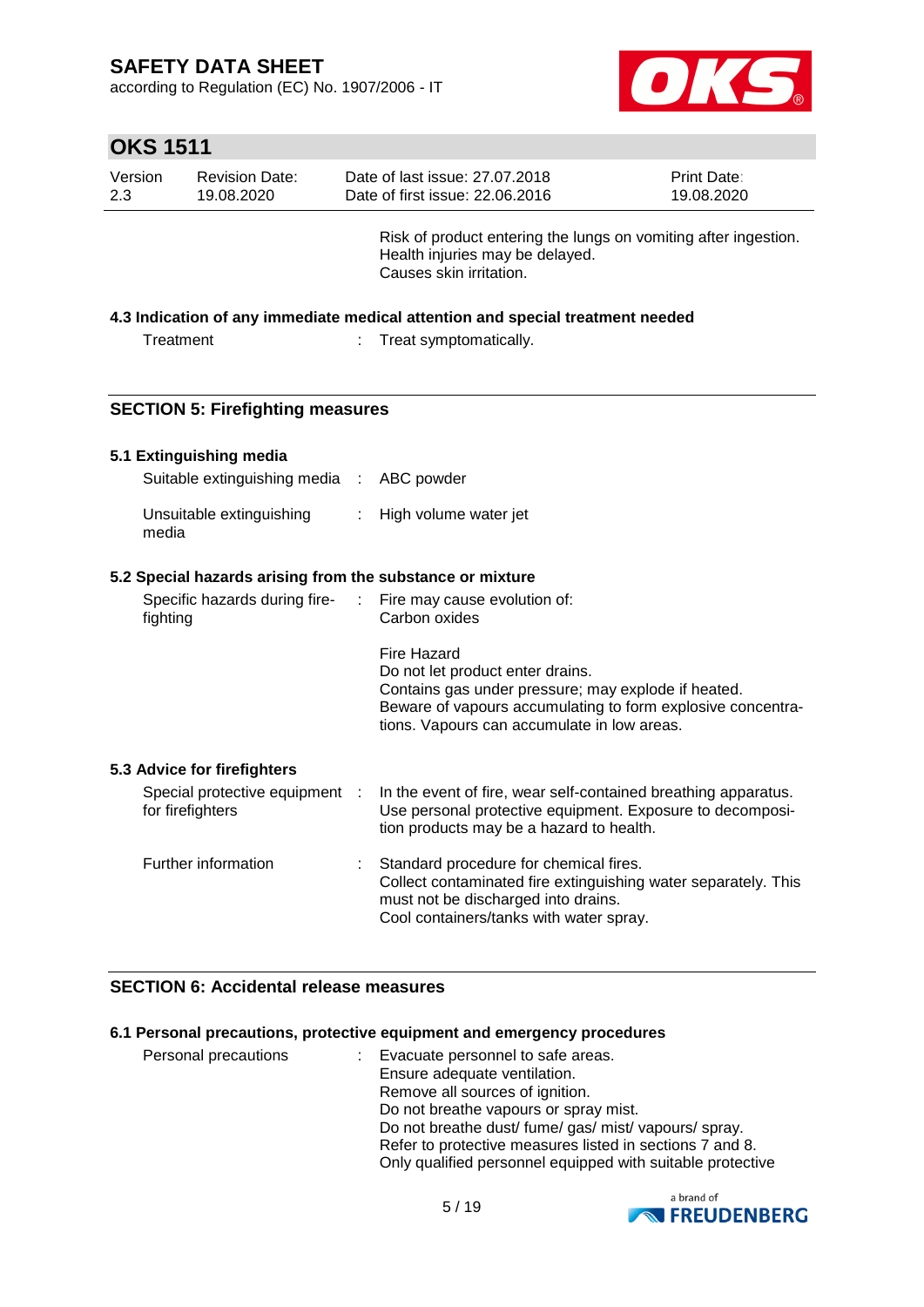according to Regulation (EC) No. 1907/2006 - IT



# **OKS 1511**

| Version<br>2.3            | <b>Revision Date:</b><br>19.08.2020  | Date of last issue: 27,07,2018<br>Date of first issue: 22.06.2016                                                                                                                                                                                                                                                                         | <b>Print Date:</b><br>19.08.2020 |  |
|---------------------------|--------------------------------------|-------------------------------------------------------------------------------------------------------------------------------------------------------------------------------------------------------------------------------------------------------------------------------------------------------------------------------------------|----------------------------------|--|
|                           |                                      | equipment may intervene.                                                                                                                                                                                                                                                                                                                  |                                  |  |
|                           | <b>6.2 Environmental precautions</b> |                                                                                                                                                                                                                                                                                                                                           |                                  |  |
| Environmental precautions |                                      | : Do not allow contact with soil, surface or ground water.<br>Prevent further leakage or spillage if safe to do so.<br>If the product contaminates rivers and lakes or drains inform<br>respective authorities.                                                                                                                           |                                  |  |
|                           |                                      | 6.3 Methods and material for containment and cleaning up                                                                                                                                                                                                                                                                                  |                                  |  |
| Methods for cleaning up   |                                      | : Contain spillage, and then collect with non-combustible ab-<br>sorbent material, (e.g. sand, earth, diatomaceous earth, ver-<br>miculite) and place in container for disposal according to local<br>/ national regulations (see section 13).<br>Keep in suitable, closed containers for disposal.<br>Non-sparking tools should be used. |                                  |  |

### **6.4 Reference to other sections**

For personal protection see section 8.

### **SECTION 7: Handling and storage**

### **7.1 Precautions for safe handling**

| Advice on safe handling | : Do not use in areas without adequate ventilation.<br>Do not breathe vapours or spray mist.<br>In case of insufficient ventilation, wear suitable respiratory<br>equipment.<br>Avoid contact with skin and eyes.<br>For personal protection see section 8.<br>Keep away from fire, sparks and heated surfaces.<br>Smoking, eating and drinking should be prohibited in the ap-<br>plication area.<br>Wash hands and face before breaks and immediately after<br>handling the product.<br>Do not get in eyes or mouth or on skin.<br>Do not get on skin or clothing.<br>Do not ingest.<br>Do not use sparking tools.<br>These safety instructions also apply to empty packaging which<br>may still contain product residues.<br>Pressurized container: protect from sunlight and do not ex-<br>pose to temperatures exceeding 50 °C. Do not pierce or burn,<br>even after use. |
|-------------------------|--------------------------------------------------------------------------------------------------------------------------------------------------------------------------------------------------------------------------------------------------------------------------------------------------------------------------------------------------------------------------------------------------------------------------------------------------------------------------------------------------------------------------------------------------------------------------------------------------------------------------------------------------------------------------------------------------------------------------------------------------------------------------------------------------------------------------------------------------------------------------------|
| Hygiene measures        | Wash face, hands and any exposed skin thoroughly after<br>handling.                                                                                                                                                                                                                                                                                                                                                                                                                                                                                                                                                                                                                                                                                                                                                                                                            |

### **7.2 Conditions for safe storage, including any incompatibilities**

Requirements for storage : BEWARE: Aerosol is pressurized. Keep away from direct sun

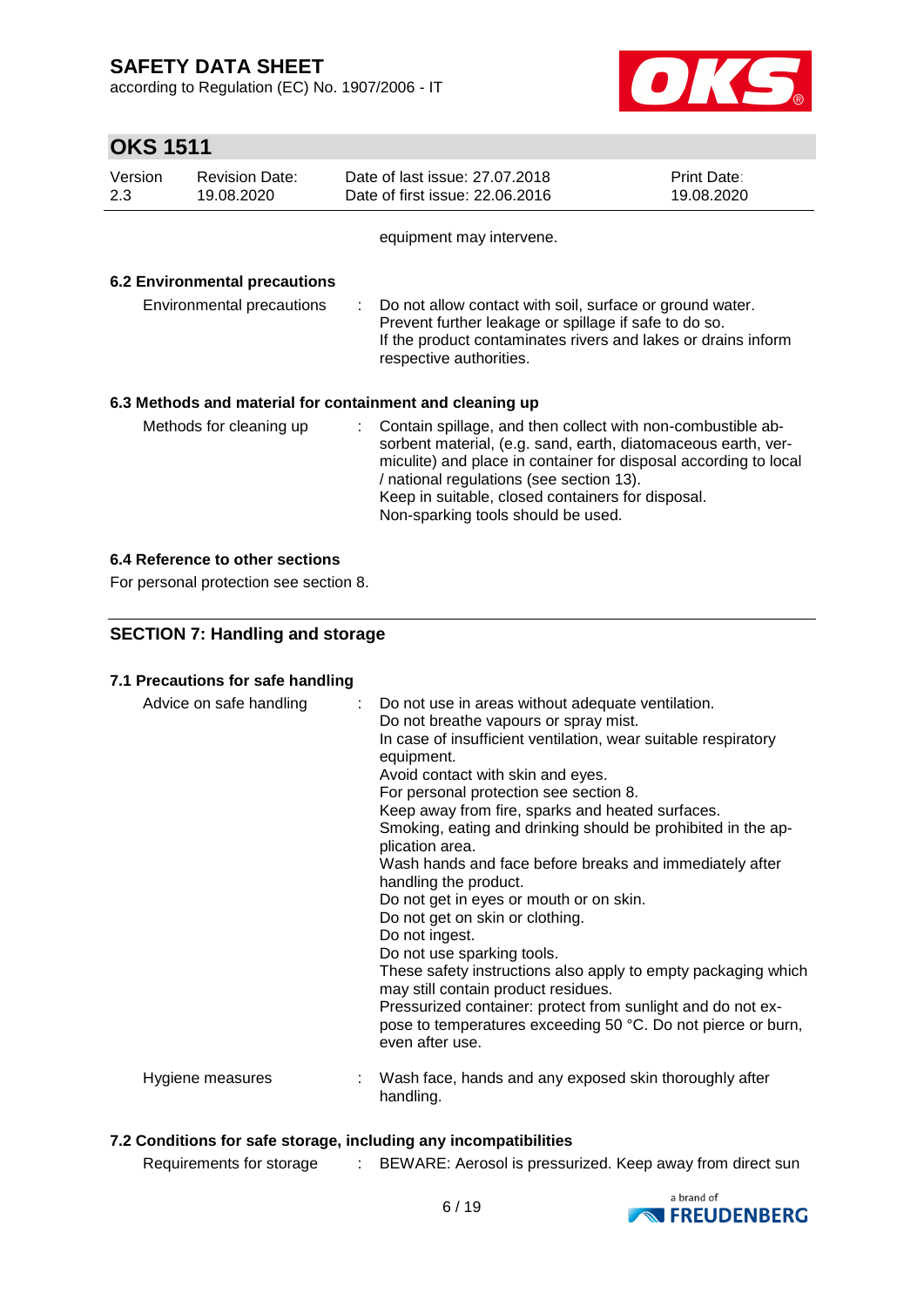according to Regulation (EC) No. 1907/2006 - IT



## **OKS 1511**

| Version<br>2.3       | <b>Revision Date:</b><br>19.08.2020        | Date of last issue: 27.07.2018<br>Date of first issue: 22.06.2016                                                                                                                                                 | <b>Print Date:</b><br>19.08.2020 |
|----------------------|--------------------------------------------|-------------------------------------------------------------------------------------------------------------------------------------------------------------------------------------------------------------------|----------------------------------|
| areas and containers |                                            | exposure and temperatures over 50 °C. Do not open by force<br>or throw into fire even after use. Do not spray on flames or<br>red-hot objects. Store in accordance with the particular na-<br>tional regulations. |                                  |
|                      | 7.3 Specific end use(s)<br>Specific use(s) | Specific instructions for handling, not required.                                                                                                                                                                 |                                  |

### **SECTION 8: Exposure controls/personal protection**

### **8.1 Control parameters**

#### **8.2 Exposure controls**

#### **Engineering measures**

Use only in an area equipped with explosion proof exhaust ventilation. Handle only in a place equipped with local exhaust (or other appropriate exhaust).

| Personal protective equipment                                         |  |                                                                                                                                                                                                                                                                                                                                             |  |  |
|-----------------------------------------------------------------------|--|---------------------------------------------------------------------------------------------------------------------------------------------------------------------------------------------------------------------------------------------------------------------------------------------------------------------------------------------|--|--|
| Eye protection                                                        |  | Safety glasses with side-shields                                                                                                                                                                                                                                                                                                            |  |  |
| Hand protection<br>Material<br>Break through time<br>Protective index |  | butyl-rubber<br>$> 10$ min<br>Class 1                                                                                                                                                                                                                                                                                                       |  |  |
| <b>Remarks</b>                                                        |  | Wear protective gloves. The break through time depends<br>amongst other things on the material, the thickness and the<br>type of glove and therefore has to be measured for each<br>case.<br>The selected protective gloves have to satisfy the specifica-<br>tions of Regulation (EU) 2016/425 and the standard EN 374<br>derived from it. |  |  |
| Respiratory protection                                                |  | Use respiratory protection unless adequate local exhaust<br>ventilation is provided or exposure assessment demonstrates<br>that exposures are within recommended exposure guidelines.<br>Short term only                                                                                                                                    |  |  |
| Filter type                                                           |  | Filter type A-P                                                                                                                                                                                                                                                                                                                             |  |  |
| Protective measures                                                   |  | The type of protective equipment must be selected according<br>to the concentration and amount of the dangerous substance<br>at the specific workplace.<br>Choose body protection in relation to its type, to the concen-<br>tration and amount of dangerous substances, and to the spe-<br>cific work-place.                               |  |  |

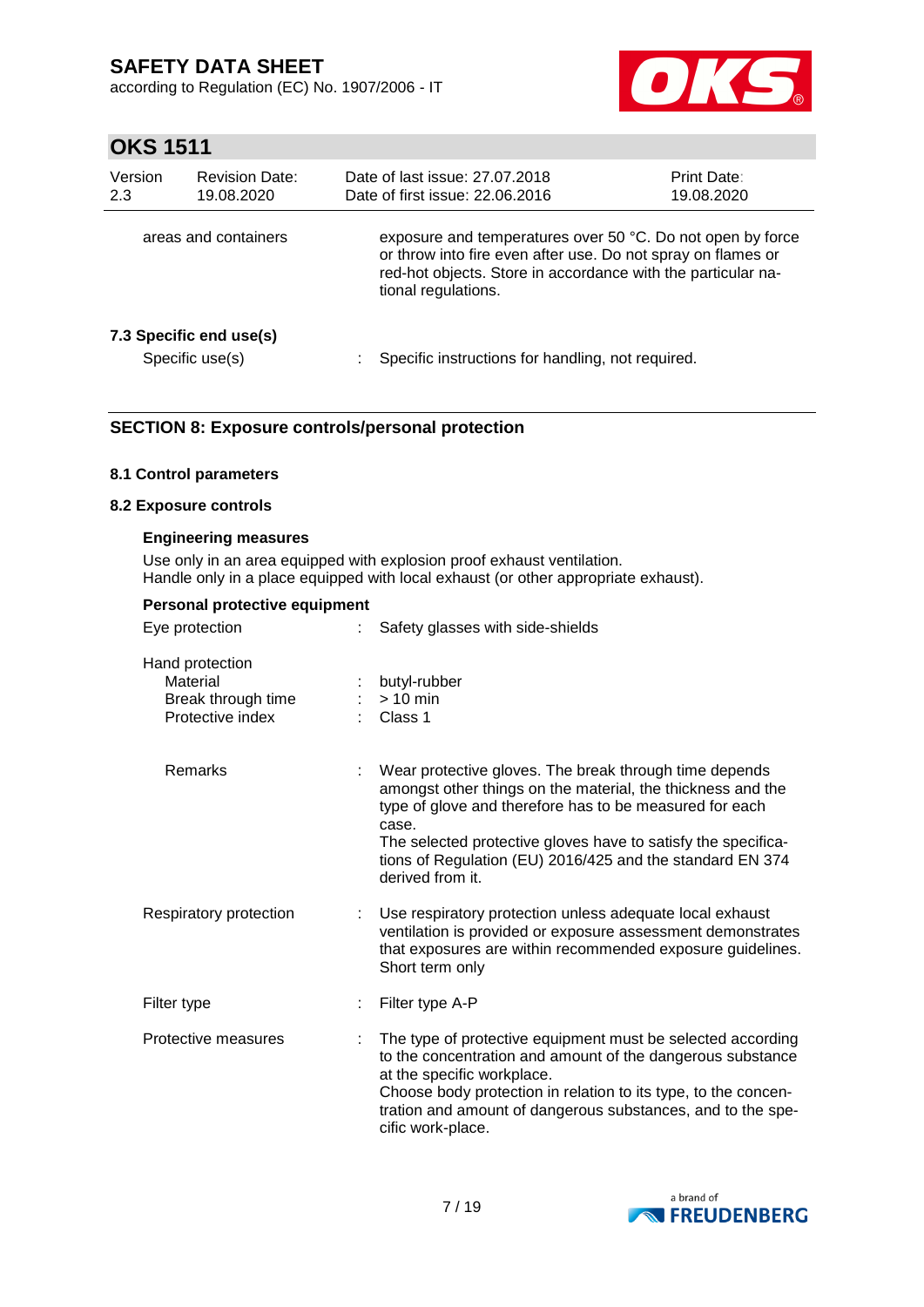according to Regulation (EC) No. 1907/2006 - IT



# **OKS 1511**

| Version | <b>Revision Date:</b> | Date of last issue: 27.07.2018  | <b>Print Date:</b> |
|---------|-----------------------|---------------------------------|--------------------|
| 2.3     | 19.08.2020            | Date of first issue: 22,06,2016 | 19.08.2020         |

### **SECTION 9: Physical and chemical properties**

### **9.1 Information on basic physical and chemical properties**

| Appearance                                                     |    | aerosol                                                              |
|----------------------------------------------------------------|----|----------------------------------------------------------------------|
| Colour                                                         |    | yellow                                                               |
| Odour                                                          |    | characteristic                                                       |
| <b>Odour Threshold</b>                                         | ÷  | No data available                                                    |
|                                                                |    |                                                                      |
| рH                                                             | ÷  | Not applicable                                                       |
| Melting point/range                                            |    | No data available                                                    |
| Boiling point/boiling range                                    | t. | $-161$ °C<br>(1.013 hPa)                                             |
| Flash point                                                    | ÷  | $-90 °C$<br>Method: Abel-Pensky                                      |
| Evaporation rate                                               |    | No data available                                                    |
| Flammability (solid, gas)                                      |    | : Extremely flammable aerosol.                                       |
| Upper explosion limit / Upper :<br>flammability limit          |    | 15 %(V)                                                              |
| Lower explosion limit / Lower : 0,6 %(V)<br>flammability limit |    |                                                                      |
| Vapour pressure                                                | t. | 3.800 hPa (20 °C)                                                    |
| Relative vapour density                                        | ÷  | No data available                                                    |
| Relative density                                               |    | 0,62(20 °C)<br>Reference substance: Water<br>The value is calculated |
| Density                                                        |    | $0,62$ g/cm3<br>(20 °C)                                              |
| <b>Bulk density</b>                                            |    | No data available                                                    |
| Solubility(ies)<br>Water solubility                            |    | insoluble                                                            |
| Solubility in other solvents                                   | ÷. | No data available                                                    |
| Partition coefficient: n-                                      |    | No data available                                                    |
|                                                                |    |                                                                      |

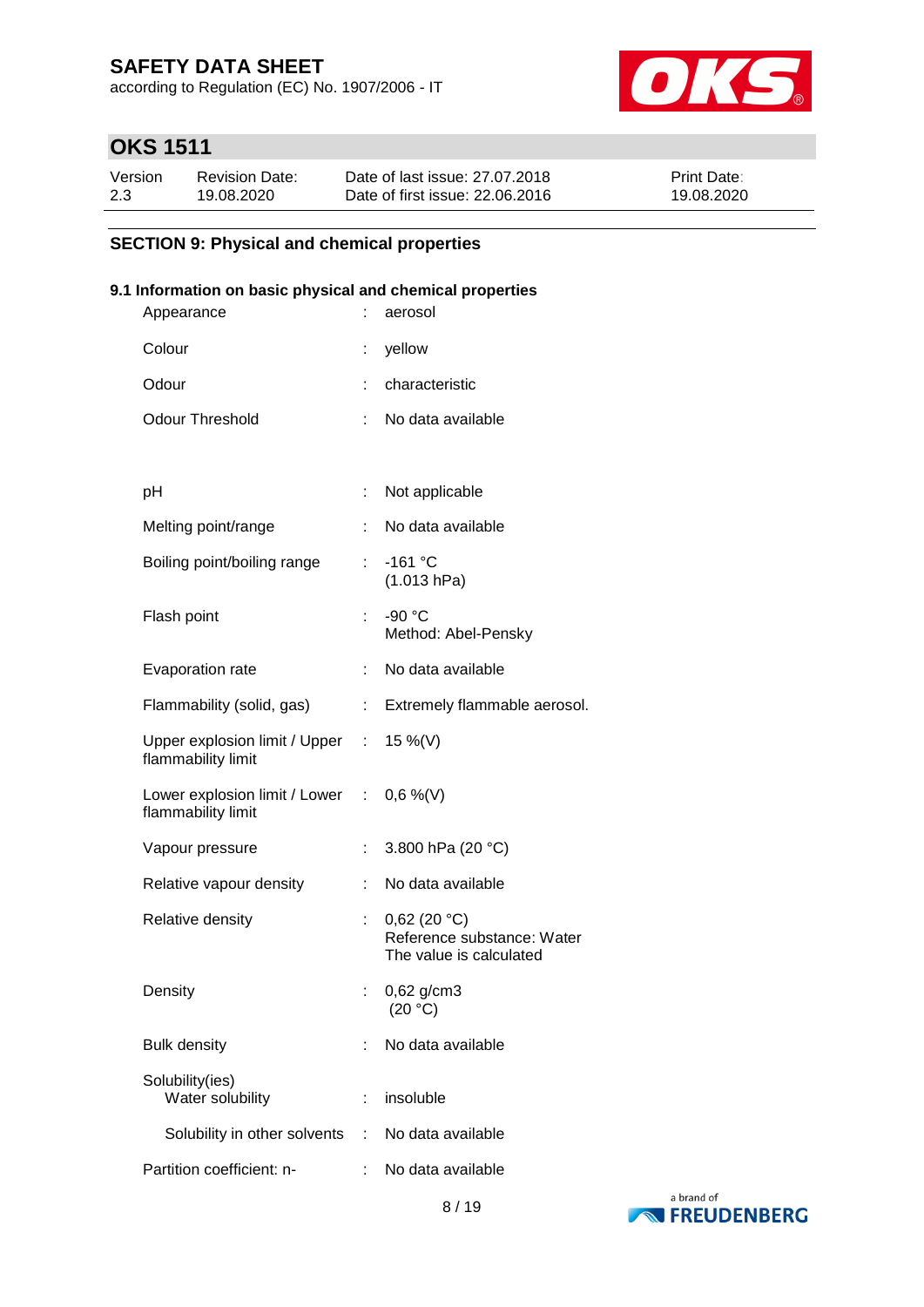according to Regulation (EC) No. 1907/2006 - IT



## **OKS 1511**

| Version<br>2.3 |               | <b>Revision Date:</b><br>19.08.2020        |    | Date of last issue: 27,07,2018<br>Date of first issue: 22.06.2016 | Print Date:<br>19.08.2020 |
|----------------|---------------|--------------------------------------------|----|-------------------------------------------------------------------|---------------------------|
|                | octanol/water |                                            |    |                                                                   |                           |
|                |               | Auto-ignition temperature                  | ÷  | No data available                                                 |                           |
|                |               | Decomposition temperature                  | ÷  | No data available                                                 |                           |
|                | Viscosity     | Viscosity, dynamic                         | ÷  | No data available                                                 |                           |
|                |               | Viscosity, kinematic                       | ÷. | $<$ 20,5 mm2/s (40 °C)                                            |                           |
|                |               | <b>Explosive properties</b>                |    | Not explosive                                                     |                           |
|                |               | Oxidizing properties                       |    | No data available                                                 |                           |
|                |               | 9.2 Other information<br>Sublimation point |    | No data available                                                 |                           |
|                |               | Metal corrosion rate                       |    | Not corrosive to metals                                           |                           |
|                | Self-ignition |                                            |    | No data available                                                 |                           |

### **SECTION 10: Stability and reactivity**

### **10.1 Reactivity**

No hazards to be specially mentioned.

### **10.2 Chemical stability**

Stable under normal conditions.

#### **10.3 Possibility of hazardous reactions**

Hazardous reactions : No dangerous reaction known under conditions of normal use.

### **10.4 Conditions to avoid**

Conditions to avoid : Heat, flames and sparks.

#### **10.5 Incompatible materials**

Materials to avoid : Oxidizing agents

### **10.6 Hazardous decomposition products**

No decomposition if stored and applied as directed.

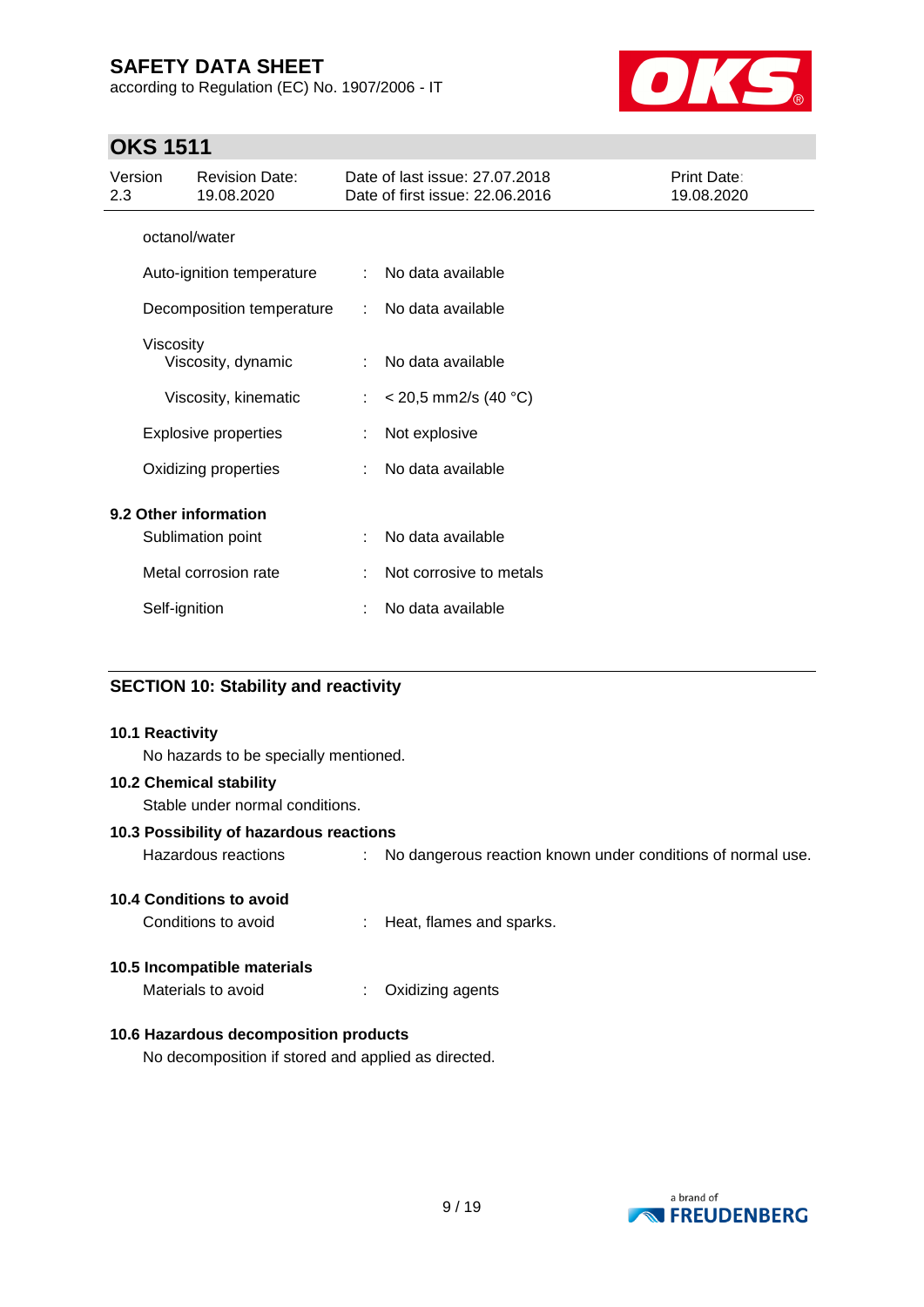according to Regulation (EC) No. 1907/2006 - IT



# **OKS 1511**

| Version | <b>Revision Date:</b> | Date of last issue: 27,07,2018  | <b>Print Date:</b> |
|---------|-----------------------|---------------------------------|--------------------|
| 2.3     | 19.08.2020            | Date of first issue: 22,06,2016 | 19.08.2020         |

### **SECTION 11: Toxicological information**

# **11.1 Information on toxicological effects**

**Acute toxicity**

| Product |  |
|---------|--|
|         |  |

| Acute oral toxicity                         | ÷.             | Remarks: Effects due to ingestion may include:                                                                                                                               |  |
|---------------------------------------------|----------------|------------------------------------------------------------------------------------------------------------------------------------------------------------------------------|--|
|                                             |                | Symptoms: Central nervous system depression                                                                                                                                  |  |
| Acute inhalation toxicity                   | t.             | Remarks: Respiration of solvent vapour may cause dizziness.                                                                                                                  |  |
|                                             |                | Symptoms: Inhalation may provoke the following symptoms:,<br>Respiratory disorder, Dizziness, Drowsiness, Vomiting, Fa-<br>tigue, Vertigo, Central nervous system depression |  |
| Acute dermal toxicity                       | ÷              | Symptoms: Redness, Local irritation                                                                                                                                          |  |
| <b>Components:</b>                          |                |                                                                                                                                                                              |  |
| Hydrocarbons, C6, isoalkanes, <5% n-hexane: |                |                                                                                                                                                                              |  |
| Acute oral toxicity                         | $\mathbb{R}^n$ | LD50 Oral (Rat): $> 5.000$ mg/kg                                                                                                                                             |  |
| butane:                                     |                |                                                                                                                                                                              |  |
| Acute inhalation toxicity                   |                | : LC50 (Rat): 658 mg/l<br>Exposure time: 4 h<br>Test atmosphere: gas                                                                                                         |  |
| isobutane:                                  |                |                                                                                                                                                                              |  |
| Acute inhalation toxicity                   |                | : LC50 (Rat): 658 mg/l<br>Exposure time: 4 h<br>Test atmosphere: gas                                                                                                         |  |
| <b>Skin corrosion/irritation</b>            |                |                                                                                                                                                                              |  |
| Product:                                    |                |                                                                                                                                                                              |  |
| Remarks                                     |                | Irritating to skin.                                                                                                                                                          |  |
| Components:                                 |                |                                                                                                                                                                              |  |
|                                             |                | Naphtha (petroleum), hydrotreated light; Low boiling point hydrogen treated naphtha:                                                                                         |  |
| <b>Species</b><br>Result                    |                | Rabbit<br>Skin irritation                                                                                                                                                    |  |
| Hydrocarbons, C6, isoalkanes, <5% n-hexane: |                |                                                                                                                                                                              |  |
| Result                                      |                | Skin irritation                                                                                                                                                              |  |

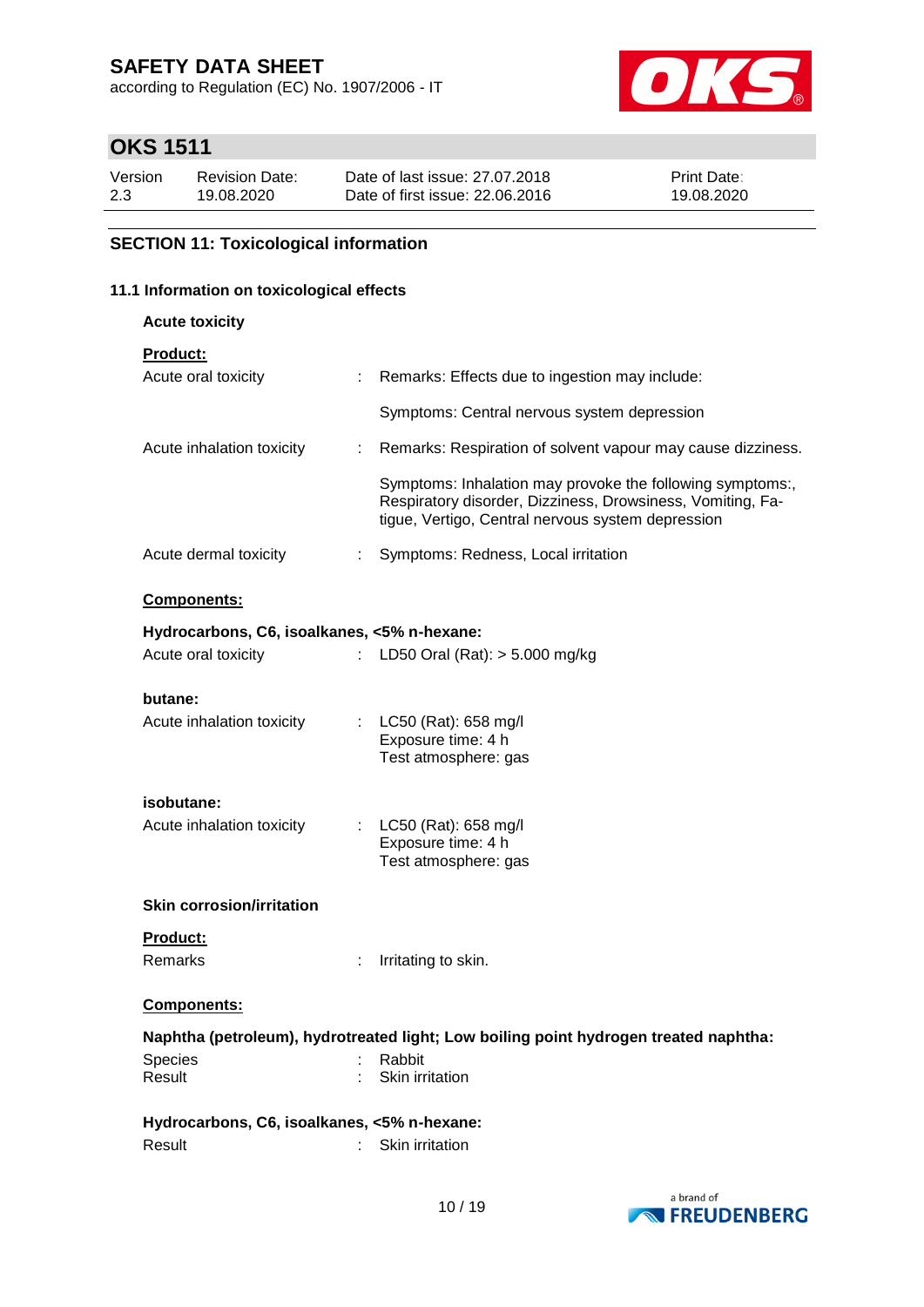according to Regulation (EC) No. 1907/2006 - IT



## **OKS 1511**

| Version<br>2.3 |                 | <b>Revision Date:</b><br>19.08.2020         |    | Date of last issue: 27.07.2018<br>Date of first issue: 22.06.2016                                                                                                      | Print Date:<br>19.08.2020 |
|----------------|-----------------|---------------------------------------------|----|------------------------------------------------------------------------------------------------------------------------------------------------------------------------|---------------------------|
|                |                 | Serious eye damage/eye irritation           |    |                                                                                                                                                                        |                           |
|                | <b>Product:</b> |                                             |    |                                                                                                                                                                        |                           |
|                | Remarks         |                                             |    | Contact with eyes may cause irritation.                                                                                                                                |                           |
|                |                 | Respiratory or skin sensitisation           |    |                                                                                                                                                                        |                           |
|                | Product:        |                                             |    |                                                                                                                                                                        |                           |
|                | Remarks         |                                             |    | This information is not available.                                                                                                                                     |                           |
|                |                 | <b>Germ cell mutagenicity</b>               |    |                                                                                                                                                                        |                           |
|                | Product:        |                                             |    |                                                                                                                                                                        |                           |
|                |                 | Genotoxicity in vitro                       |    | : Remarks: No data available                                                                                                                                           |                           |
|                |                 | Genotoxicity in vivo                        |    | Remarks: No data available                                                                                                                                             |                           |
|                |                 | Carcinogenicity                             |    |                                                                                                                                                                        |                           |
|                | Product:        |                                             |    |                                                                                                                                                                        |                           |
|                | <b>Remarks</b>  |                                             |    | No data available                                                                                                                                                      |                           |
|                |                 | <b>Reproductive toxicity</b>                |    |                                                                                                                                                                        |                           |
|                | Product:        |                                             |    |                                                                                                                                                                        |                           |
|                |                 | Effects on fertility                        |    | Remarks: No data available                                                                                                                                             |                           |
|                | ment            | Effects on foetal develop-                  |    | : Remarks: No data available                                                                                                                                           |                           |
|                |                 | <b>STOT - single exposure</b>               |    |                                                                                                                                                                        |                           |
|                | <u>Product:</u> |                                             |    |                                                                                                                                                                        |                           |
|                |                 | Exposure routes                             |    | Inhalation                                                                                                                                                             |                           |
|                |                 | Assessment                                  |    | The substance or mixture is classified as specific target organ<br>toxicant, single exposure, category 3 with narcotic effects.,<br>May cause drowsiness or dizziness. |                           |
|                |                 | Components:                                 |    |                                                                                                                                                                        |                           |
|                |                 |                                             |    | Naphtha (petroleum), hydrotreated light; Low boiling point hydrogen treated naphtha:                                                                                   |                           |
|                |                 | Assessment                                  |    | May cause drowsiness or dizziness.                                                                                                                                     |                           |
|                |                 | Hydrocarbons, C6, isoalkanes, <5% n-hexane: |    |                                                                                                                                                                        |                           |
|                |                 | Assessment                                  | t. | May cause drowsiness or dizziness.                                                                                                                                     |                           |

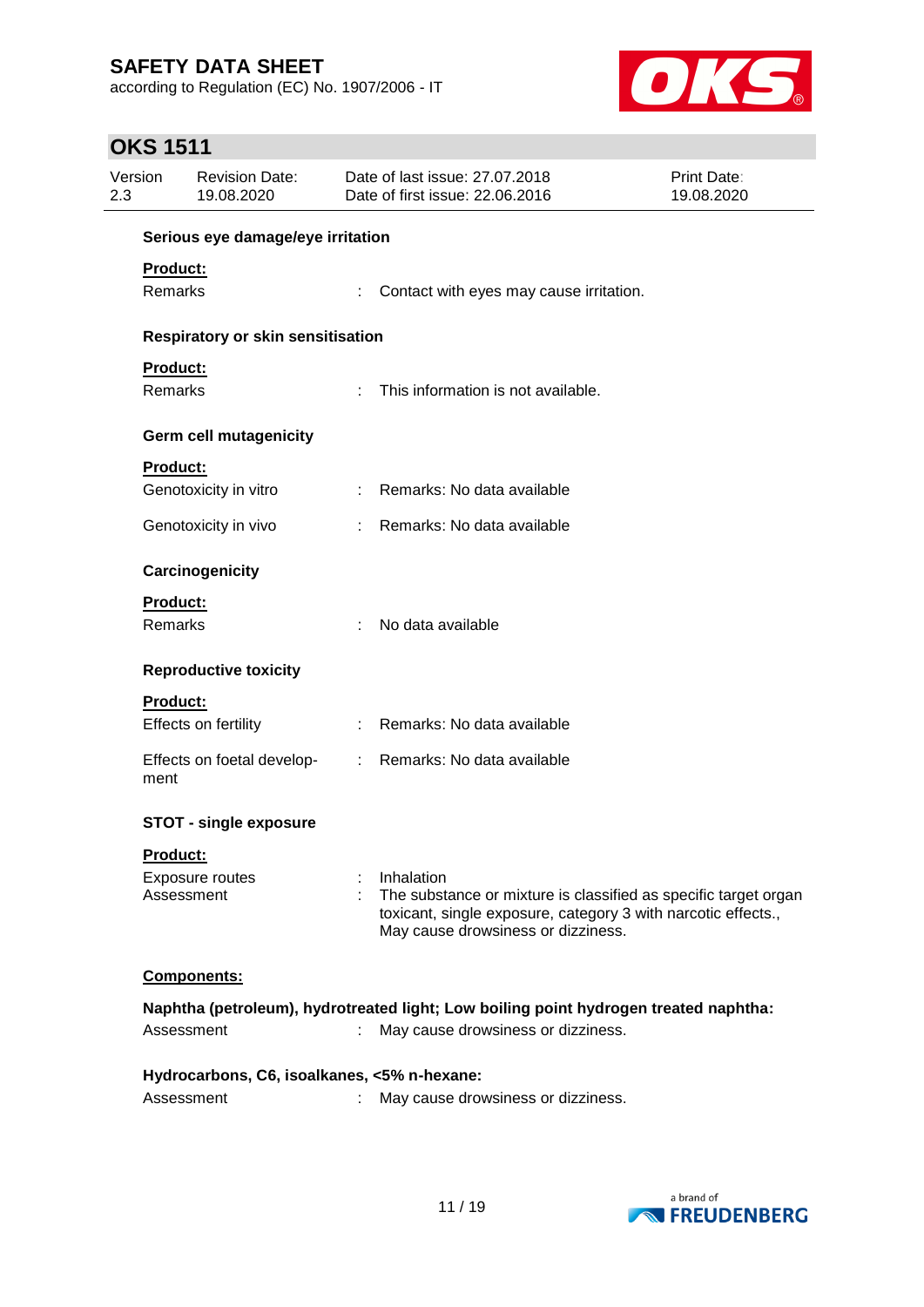according to Regulation (EC) No. 1907/2006 - IT



## **OKS 1511**

| Version | Revision Date: | Date of last issue: 27.07.2018  | <b>Print Date:</b> |
|---------|----------------|---------------------------------|--------------------|
| 2.3     | 19.08.2020     | Date of first issue: 22,06,2016 | 19.08.2020         |

### **Repeated dose toxicity**

### **Product:**

Remarks : This information is not available.

### **Aspiration toxicity**

### **Product:**

May be fatal if swallowed and enters airways.

May be fatal if swallowed and enters airways.

### **Components:**

**Naphtha (petroleum), hydrotreated light; Low boiling point hydrogen treated naphtha:** May be fatal if swallowed and enters airways.

### **Hydrocarbons, C6, isoalkanes, <5% n-hexane:**

May be fatal if swallowed and enters airways.

### **Further information**

### **Product:**

Remarks : Ingestion causes irritation of upper respiratory system and gastrointestinal disturbance.

### **SECTION 12: Ecological information**

### **12.1 Toxicity**

| <b>Product:</b>                                                                     |   |                                                                                                           |
|-------------------------------------------------------------------------------------|---|-----------------------------------------------------------------------------------------------------------|
| Toxicity to fish                                                                    |   | Remarks: Harmful to aquatic organisms, may cause long-term<br>adverse effects in the aquatic environment. |
| Toxicity to daphnia and other : Remarks: No data available<br>aquatic invertebrates |   |                                                                                                           |
| Toxicity to algae/aquatic<br>plants                                                 |   | Remarks: No data available                                                                                |
| Toxicity to microorganisms                                                          | ÷ | Remarks: No data available                                                                                |

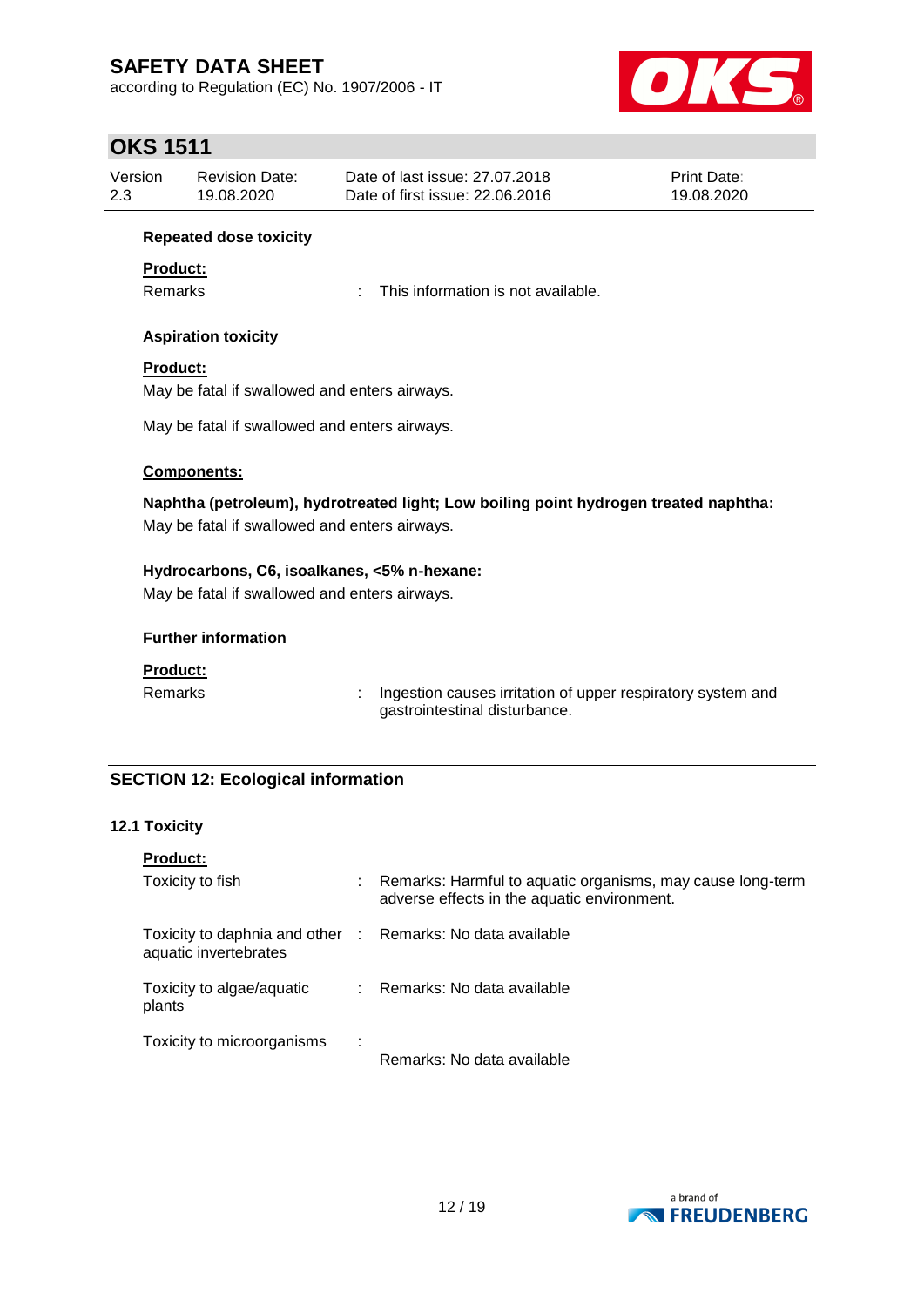according to Regulation (EC) No. 1907/2006 - IT



## **OKS 1511**

| Version | Revision Date: | Date of last issue: 27,07,2018  | <b>Print Date:</b> |
|---------|----------------|---------------------------------|--------------------|
| 2.3     | 19.08.2020     | Date of first issue: 22.06.2016 | 19.08.2020         |

### **Components:**

### **Naphtha (petroleum), hydrotreated light; Low boiling point hydrogen treated naphtha:**

#### **Ecotoxicology Assessment**

Chronic aquatic toxicity : Toxic to aquatic life with long lasting effects.

### **Hydrocarbons, C6, isoalkanes, <5% n-hexane:**

| Toxicity to daphnia and other | $\therefore$ EC50 (Daphnia magna (Water flea)): $> 1 - 10$ mg/l |
|-------------------------------|-----------------------------------------------------------------|
| aquatic invertebrates         | Exposure time: 48 h                                             |

### **12.2 Persistence and degradability**

|  |  |  | oduc |  |  |  |
|--|--|--|------|--|--|--|
|--|--|--|------|--|--|--|

| Biodegradability                                                | : Remarks: No data available |
|-----------------------------------------------------------------|------------------------------|
| Physico-chemical removabil- : Remarks: No data available<br>ity |                              |

### **Components:**

| Hydrocarbons, C6, isoalkanes, <5% n-hexane: |                                   |
|---------------------------------------------|-----------------------------------|
| Biodegradability                            | Result: Not rapidly biodegradable |

### **12.3 Bioaccumulative potential**

#### **Product:**

| .                                           |                                                                                                                                                                                                                                      |
|---------------------------------------------|--------------------------------------------------------------------------------------------------------------------------------------------------------------------------------------------------------------------------------------|
| <b>Bioaccumulation</b>                      | $\therefore$ Remarks: This mixture contains no substance considered to<br>be persistent, bioaccumulating and toxic (PBT).<br>This mixture contains no substance considered to be very<br>persistent and very bioaccumulating (vPvB). |
| <b>Components:</b>                          |                                                                                                                                                                                                                                      |
| propane:                                    |                                                                                                                                                                                                                                      |
| Partition coefficient: n-<br>octanol/water  | $:$ log Pow: 2,36                                                                                                                                                                                                                    |
| Hydrocarbons, C6, isoalkanes, <5% n-hexane: |                                                                                                                                                                                                                                      |
| <b>Bioaccumulation</b>                      | : Remarks: No data available                                                                                                                                                                                                         |
| Partition coefficient: n-<br>octanol/water  | log Pow: 4                                                                                                                                                                                                                           |

#### **butane:**

| Partition coefficient: n- | : $log Pow: 2,89$               |
|---------------------------|---------------------------------|
| octanol/water             | Method: OECD Test Guideline 107 |

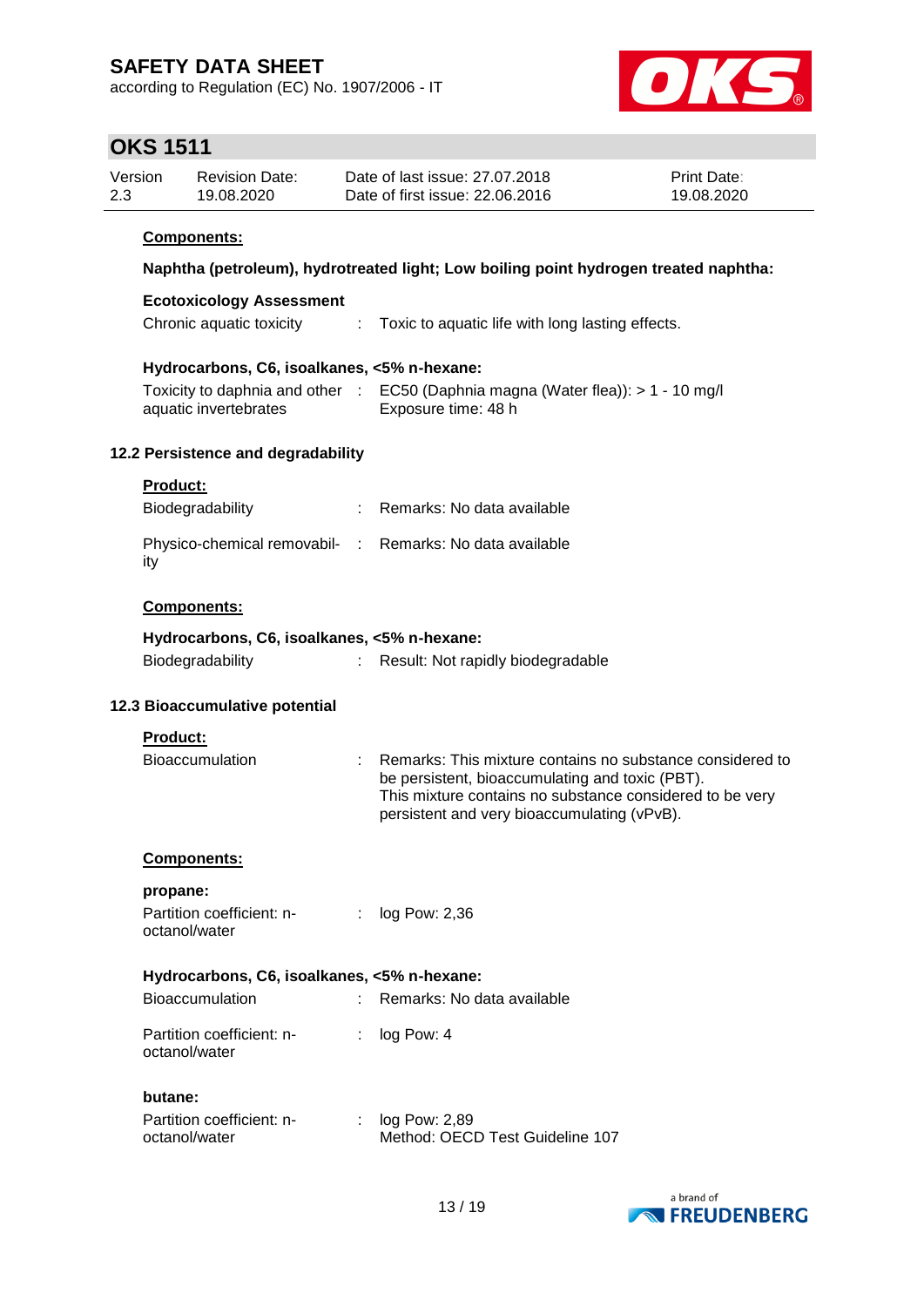according to Regulation (EC) No. 1907/2006 - IT



# **OKS 1511**

| Version<br>2.3              | <b>Revision Date:</b><br>19.08.2020                      |    | Date of last issue: 27,07,2018<br>Date of first issue: 22.06.2016                                                                                                                                          | Print Date:<br>19.08.2020 |
|-----------------------------|----------------------------------------------------------|----|------------------------------------------------------------------------------------------------------------------------------------------------------------------------------------------------------------|---------------------------|
|                             | isobutane:<br>Partition coefficient: n-<br>octanol/water | ÷  | log Pow: 2,88<br>Method: OECD Test Guideline 107                                                                                                                                                           |                           |
|                             | 12.4 Mobility in soil                                    |    |                                                                                                                                                                                                            |                           |
| <b>Product:</b><br>Mobility |                                                          |    | Remarks: No data available                                                                                                                                                                                 |                           |
|                             | Distribution among environ-<br>mental compartments       | ÷  | Remarks: No data available                                                                                                                                                                                 |                           |
|                             | 12.5 Results of PBT and vPvB assessment                  |    |                                                                                                                                                                                                            |                           |
| <b>Product:</b>             | Assessment                                               |    | This substance/mixture contains no components considered<br>to be either persistent, bioaccumulative and toxic (PBT), or<br>very persistent and very bioaccumulative (vPvB) at levels of<br>0.1% or higher |                           |
|                             | 12.6 Other adverse effects                               |    |                                                                                                                                                                                                            |                           |
| Product:<br>mation          | Additional ecological infor-                             | t. | Harmful to aquatic life with long lasting effects.                                                                                                                                                         |                           |

| 13.1 Waste treatment methods |                                                                                                                                                                                                                     |
|------------------------------|---------------------------------------------------------------------------------------------------------------------------------------------------------------------------------------------------------------------|
| Product                      | Do not dispose of with domestic refuse.<br>Dispose of as hazardous waste in compliance with local and<br>national regulations.                                                                                      |
|                              | Waste codes should be assigned by the user based on the<br>application for which the product was used.                                                                                                              |
| Contaminated packaging       | Packaging that is not properly emptied must be disposed of as<br>the unused product.<br>Offer empty spray cans to an established disposal company.<br>Pressurized container: Do not pierce or burn, even after use. |
|                              | The following Waste Codes are only suggestions:                                                                                                                                                                     |
| Waste Code                   | unused product, packagings not completely emptied<br>16 05 04*, gases in pressure containers (including halons)<br>containing hazardous substances                                                                  |

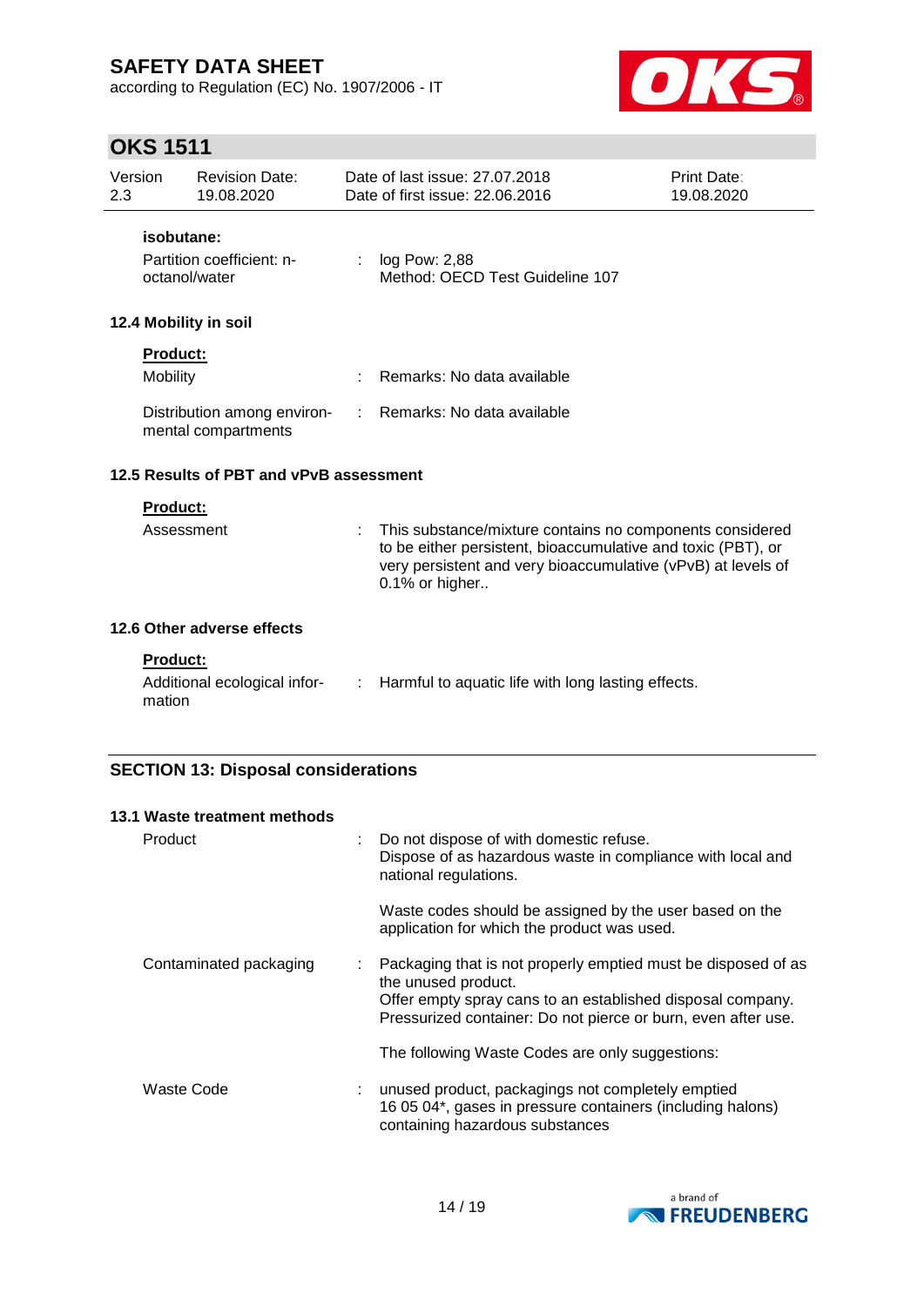according to Regulation (EC) No. 1907/2006 - IT



# **OKS 1511**

| Version | Revision Date: | Date of last issue: 27.07.2018  | <b>Print Date:</b> |
|---------|----------------|---------------------------------|--------------------|
| 2.3     | 19.08.2020     | Date of first issue: 22,06,2016 | 19.08.2020         |

### **SECTION 14: Transport information**

### **14.1 UN number**

**IMDG**

Marine pollutant : no

| <b>ADR</b>                                                                                                              |    | <b>UN 1950</b>                                                    |
|-------------------------------------------------------------------------------------------------------------------------|----|-------------------------------------------------------------------|
| <b>IMDG</b>                                                                                                             |    | <b>UN 1950</b>                                                    |
| <b>IATA</b>                                                                                                             |    | <b>UN 1950</b>                                                    |
| 14.2 UN proper shipping name                                                                                            |    |                                                                   |
| <b>ADR</b>                                                                                                              |    | <b>AEROSOLS</b>                                                   |
| <b>IMDG</b>                                                                                                             |    | <b>AEROSOLS</b>                                                   |
| <b>IATA</b>                                                                                                             |    | Aerosols, flammable                                               |
| 14.3 Transport hazard class(es)                                                                                         |    |                                                                   |
| <b>ADR</b>                                                                                                              |    | 2                                                                 |
| <b>IMDG</b>                                                                                                             |    | $\therefore$ 2.1                                                  |
| <b>IATA</b>                                                                                                             |    | 2.1                                                               |
| 14.4 Packing group                                                                                                      |    |                                                                   |
| ADR<br>Packing group<br><b>Classification Code</b><br>Labels<br>Tunnel restriction code                                 |    | Not assigned by regulation<br>5F<br>2.1<br>(D)                    |
| <b>IMDG</b><br>Packing group<br>Labels<br>EmS Code                                                                      | ÷. | Not assigned by regulation<br>2.1<br>$F-D, S-U$                   |
| <b>IATA (Cargo)</b><br>Packing instruction (cargo<br>aircraft)<br>Packing instruction (LQ)<br>Packing group<br>Labels   | t. | 203<br>Y203<br>Not assigned by regulation<br><b>Flammable Gas</b> |
| <b>IATA (Passenger)</b><br>Packing instruction (passen- :<br>ger aircraft)<br>Packing instruction (LQ)<br>Packing group |    | 203<br>Y203<br>Not assigned by regulation                         |
| Labels<br><b>14.5 Environmental hazards</b>                                                                             |    | <b>Flammable Gas</b>                                              |
|                                                                                                                         |    |                                                                   |
| <b>ADR</b><br>Environmentally hazardous                                                                                 |    | no                                                                |

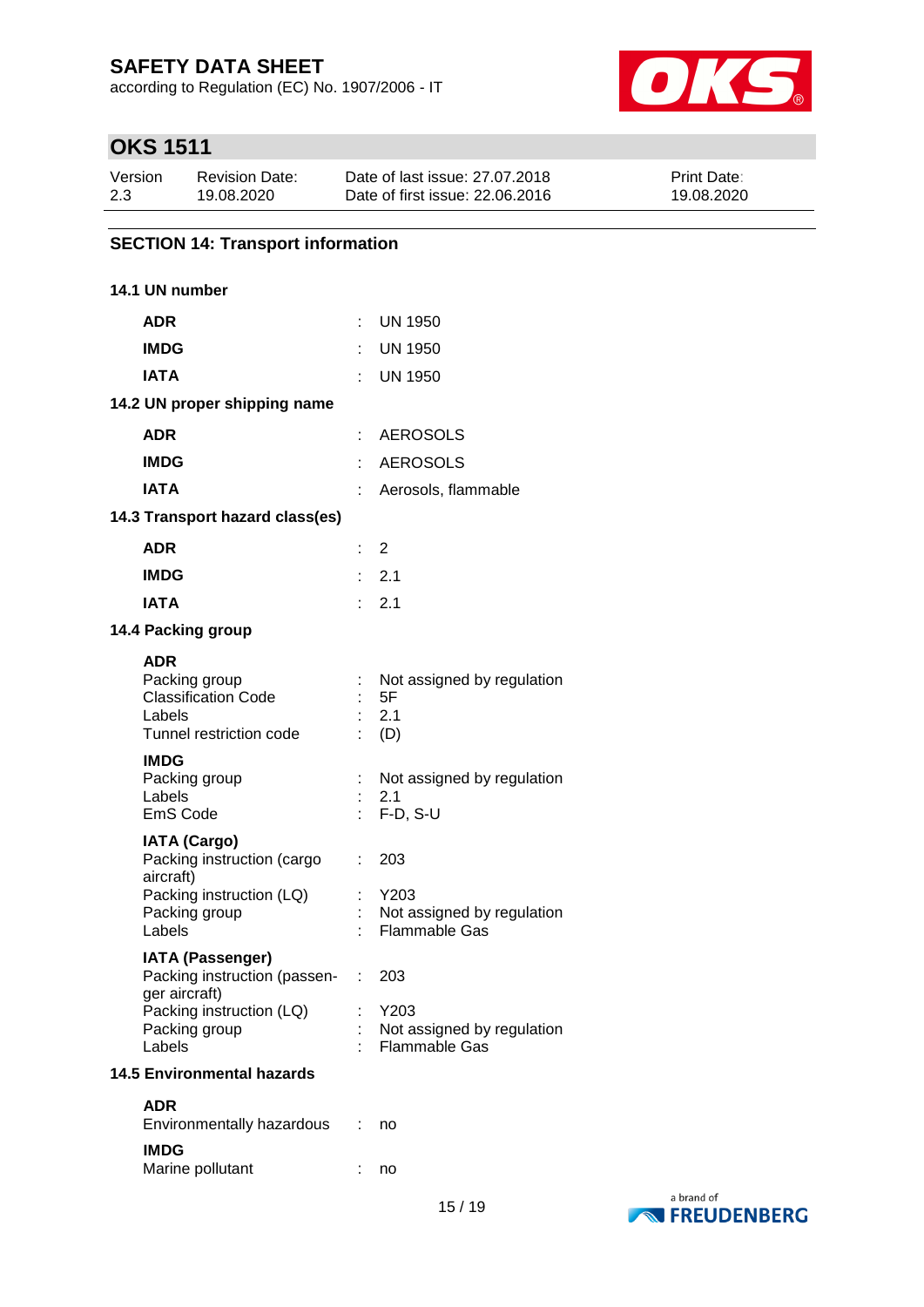according to Regulation (EC) No. 1907/2006 - IT



## **OKS 1511**

| Version | <b>Revision Date:</b> | Date of last issue: 27,07,2018  | <b>Print Date:</b> |
|---------|-----------------------|---------------------------------|--------------------|
| 2.3     | 19.08.2020            | Date of first issue: 22.06.2016 | 19.08.2020         |

### **IATA (Passenger)**

Environmentally hazardous : no **IATA (Cargo)**

Environmentally hazardous : no

### **14.6 Special precautions for user**

The transport classification(s) provided herein are for informational purposes only, and solely based upon the properties of the unpackaged material as it is described within this Safety Data Sheet. Transportation classifications may vary by mode of transportation, package sizes, and variations in regional or country regulations.

### **14.7 Transport in bulk according to Annex II of Marpol and the IBC Code**

Remarks : Not applicable for product as supplied.

### **SECTION 15: Regulatory information**

#### **15.1 Safety, health and environmental regulations/legislation specific for the substance or mixture**

| REACH - Candidate List of Substances of Very High<br>Concern for Authorisation (Article 59).                                                         | This product does not contain sub-<br>stances of very high concern (Regu-<br>lation (EC) No 1907/2006 (REACH),<br>Article 57). |  |  |
|------------------------------------------------------------------------------------------------------------------------------------------------------|--------------------------------------------------------------------------------------------------------------------------------|--|--|
| REACH - List of substances subject to authorisation<br>(Annex XIV)                                                                                   | Not applicable                                                                                                                 |  |  |
| Regulation (EC) No 1005/2009 on substances that de-<br>plete the ozone layer                                                                         | : Not applicable                                                                                                               |  |  |
| Regulation (EU) 2019/1021 on persistent organic pollu-<br>tants (recast)                                                                             | : Not applicable                                                                                                               |  |  |
| Regulation (EC) No 649/2012 of the European Parlia-<br>ment and the Council concerning the export and import<br>of dangerous chemicals               | Not applicable<br>$\mathcal{L}$                                                                                                |  |  |
| REACH - Restrictions on the manufacture, placing on<br>the market and use of certain dangerous substances,<br>preparations and articles (Annex XVII) | Not applicable<br>$\mathbb{Z}^{\mathbb{Z}}$                                                                                    |  |  |
| P <sub>2</sub>                                                                                                                                       |                                                                                                                                |  |  |
| Seveso III: Directive 2012/18/EU of the European Parliament and of the Council on the control of                                                     |                                                                                                                                |  |  |

| P <sub>3</sub> a | <b>FLAMMABLE AEROSOLS</b>                                                   |
|------------------|-----------------------------------------------------------------------------|
| 18               | Liquefied extremely flam-<br>mable gases (including<br>LPG) and natural gas |
|                  |                                                                             |

major-accident hazards involving dangerous substances.

Volatile organic compounds : Directive 2010/75/EU of 24 November 2010 on industrial

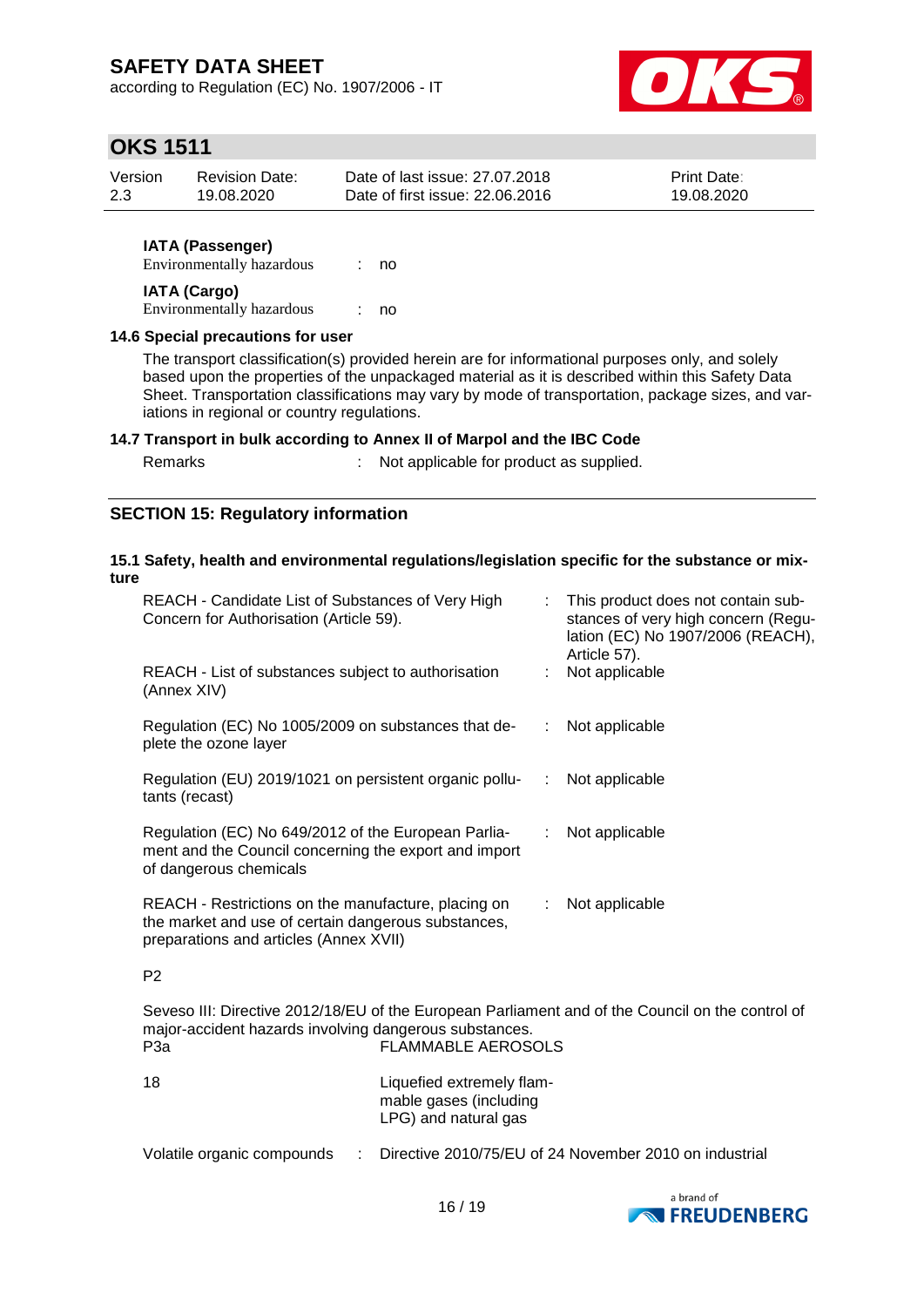according to Regulation (EC) No. 1907/2006 - IT



## **OKS 1511**

| Version | <b>Revision Date:</b> | Date of last issue: 27.07.2018  | <b>Print Date:</b> |
|---------|-----------------------|---------------------------------|--------------------|
| 2.3     | 19.08.2020            | Date of first issue: 22.06.2016 | 19.08.2020         |

emissions (integrated pollution prevention and control) Volatile organic compounds (VOC) content: 85,06 %

### **Other regulations:**

Take note of Directive 94/33/EC on the protection of young people at work or stricter national regulations, where applicable.

Legislative Decree April 9,2008, 81 (Implementation of Article 1 of the Law of 3 August 2007, n. 123, concerning the protection of health and safety in the workplace.) and subsequent amendments

Legislative Decree April 3, 2006, n.152, (Environmental standards) and subsequent amendments

Legislative Decree February 6, 2009, 21 (Regulations for the execution of the provisions laid down in Regulation (EC) no. 648/2004 on detergents)

#### **15.2 Chemical safety assessment**

This information is not available.

### **SECTION 16: Other information**

#### **Full text of H-Statements**

| H <sub>220</sub> | : Extremely flammable gas.                            |
|------------------|-------------------------------------------------------|
| H <sub>225</sub> | : Highly flammable liquid and vapour.                 |
| H <sub>280</sub> | : Contains gas under pressure; may explode if heated. |
| H304             | : May be fatal if swallowed and enters airways.       |
| H315             | : Causes skin irritation.                             |
| H336             | May cause drowsiness or dizziness.                    |
| H411             | : Toxic to aquatic life with long lasting effects.    |

#### **Full text of other abbreviations**

| Note C               | Some organic substances may be marketed either in a specif-<br>ic isomeric form or as a mixture of several isomers. In this<br>case the supplier must state on the label whether the sub-<br>stance is a specific isomer or a mixture of isomers.                                                                                                                                                                                                                                                                                                        |
|----------------------|----------------------------------------------------------------------------------------------------------------------------------------------------------------------------------------------------------------------------------------------------------------------------------------------------------------------------------------------------------------------------------------------------------------------------------------------------------------------------------------------------------------------------------------------------------|
| Note $U$ (table 3.1) | When put on the market gases have to be classified as "Gas-<br>es under pressure", in one of the groups compressed gas,<br>liquefied gas, refrigerated liquefied gas or dissolved gas. The<br>group depends on the physical state in which the gas is pack-<br>aged and therefore has to be assigned case by case. The<br>following codes are assigned: Press. Gas (Comp.) Press. Gas<br>(Liq.) Press. Gas (Ref. Liq.) Press. Gas (Diss.) Aerosols shall<br>not be classified as gases under pressure (See Annex I, Part<br>2, Section 2.3.2.1, Note 2). |

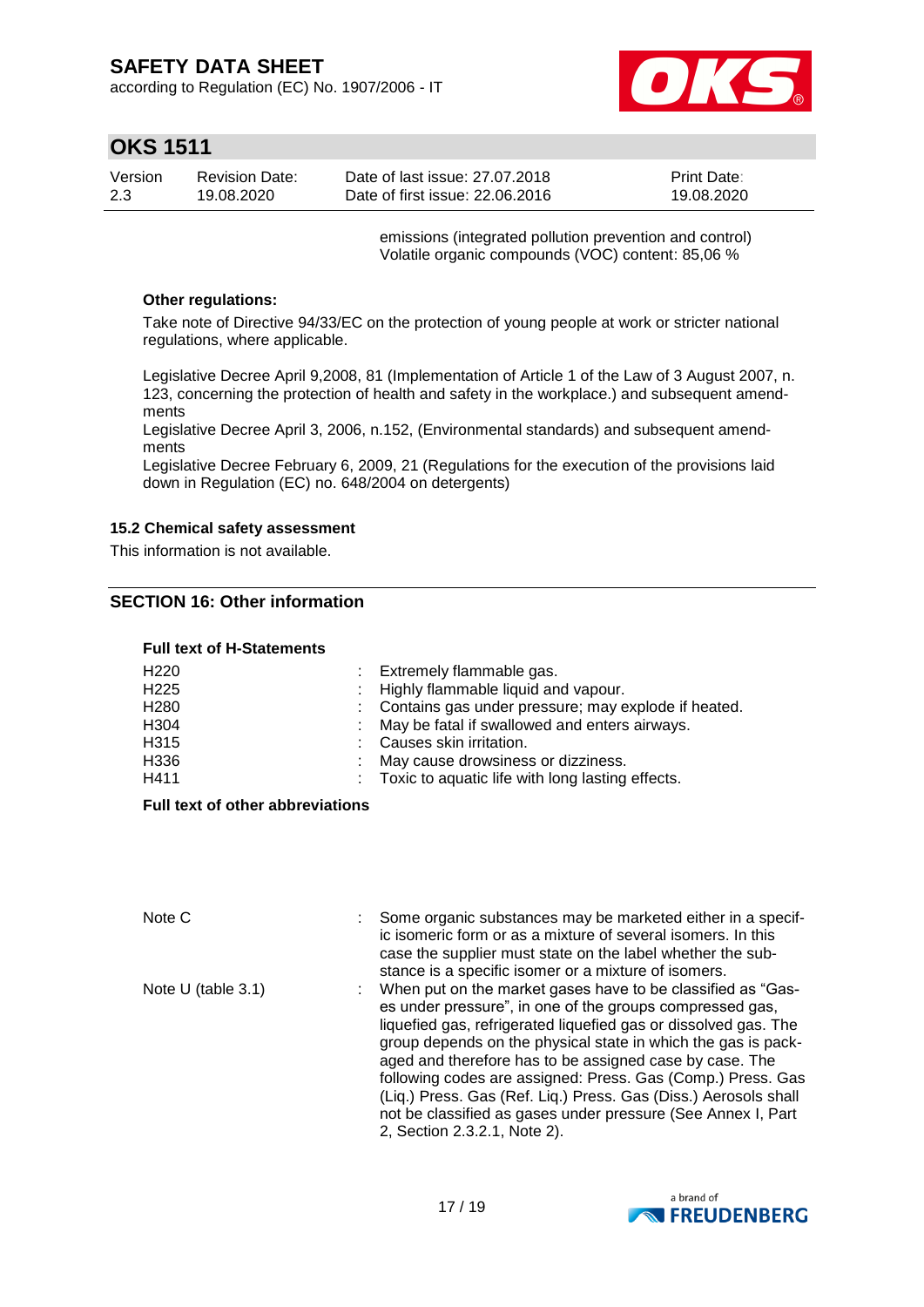according to Regulation (EC) No. 1907/2006 - IT



## **OKS 1511**

| Version | Revision Date: | Date of last issue: 27,07,2018  | <b>Print Date:</b> |
|---------|----------------|---------------------------------|--------------------|
| 2.3     | 19.08.2020     | Date of first issue: 22.06.2016 | 19.08.2020         |

ADN - European Agreement concerning the International Carriage of Dangerous Goods by Inland Waterways; ADR - European Agreement concerning the International Carriage of Dangerous Goods by Road; AICS - Australian Inventory of Chemical Substances; ASTM - American Society for the Testing of Materials; bw - Body weight; CLP - Classification Labelling Packaging Regulation; Regulation (EC) No 1272/2008; CMR - Carcinogen, Mutagen or Reproductive Toxicant; DIN - Standard of the German Institute for Standardisation; DSL - Domestic Substances List (Canada); ECHA - European Chemicals Agency; EC-Number - European Community number; ECx - Concentration associated with x% response; ELx - Loading rate associated with x% response; EmS - Emergency Schedule; ENCS - Existing and New Chemical Substances (Japan); ErCx - Concentration associated with x% growth rate response; GHS - Globally Harmonized System; GLP - Good Laboratory Practice; IARC - International Agency for Research on Cancer; IATA - International Air Transport Association; IBC - International Code for the Construction and Equipment of Ships carrying Dangerous Chemicals in Bulk; IC50 - Half maximal inhibitory concentration; ICAO - International Civil Aviation Organization; IECSC - Inventory of Existing Chemical Substances in China; IMDG - International Maritime Dangerous Goods; IMO - International Maritime Organization; ISHL - Industrial Safety and Health Law (Japan); ISO - International Organisation for Standardization; KECI - Korea Existing Chemicals Inventory; LC50 - Lethal Concentration to 50 % of a test population; LD50 - Lethal Dose to 50% of a test population (Median Lethal Dose); MARPOL - International Convention for the Prevention of Pollution from Ships; n.o.s. - Not Otherwise Specified; NO(A)EC - No Observed (Adverse) Effect Concentration; NO(A)EL - No Observed (Adverse) Effect Level; NOELR - No Observable Effect Loading Rate; NZIoC - New Zealand Inventory of Chemicals; OECD - Organization for Economic Co-operation and Development; OPPTS - Office of Chemical Safety and Pollution Prevention; PBT - Persistent, Bioaccumulative and Toxic substance; PICCS - Philippines Inventory of Chemicals and Chemical Substances; (Q)SAR - (Quantitative) Structure Activity Relationship; REACH - Regulation (EC) No 1907/2006 of the European Parliament and of the Council concerning the Registration, Evaluation, Authorisation and Restriction of Chemicals; RID - Regulations concerning the International Carriage of Dangerous Goods by Rail; SADT - Self-Accelerating Decomposition Temperature; SDS - Safety Data Sheet; SVHC - Substance of Very High Concern; TCSI - Taiwan Chemical Substance Inventory; TRGS - Technical Rule for Hazardous Substances; TSCA - Toxic Substances Control Act (United States); UN - United Nations; vPvB - Very Persistent and Very Bioaccumulative

### **Further information**

| <b>Classification of the mixture:</b> |                                     | <b>Classification procedure:</b>    |  |
|---------------------------------------|-------------------------------------|-------------------------------------|--|
| Aerosol 1                             | H <sub>222</sub> , H <sub>229</sub> | Based on product data or assessment |  |
| Skin Irrit, 2                         | H <sub>315</sub>                    | Calculation method                  |  |
| STOT SE 3                             | H336                                | Based on product data or assessment |  |
| Asp. Tox. 1                           | H <sub>304</sub>                    | Based on product data or assessment |  |
| Aquatic Chronic 3                     | H412                                | Calculation method                  |  |

This safety data sheet applies only to products as originally packed and labelled. The information contained therein may not be reproduced or modified without our express written permission. Any forwarding of this document is only permitted to the extent required by law. Any further, in particular public, dissemination of the safety data sheet (e.g. as a document for download from the Internet) is not permitted without our express written consent. We provide our customers with amended safety data sheets as prescribed by law. The customer is responsible for passing on safety data sheets and any amendments contained therein to its own customers, employees and other users of the product. We provide no guarantee that safety data sheets received by users from third parties are up-to-date. All information and instructions in this safety data sheet have